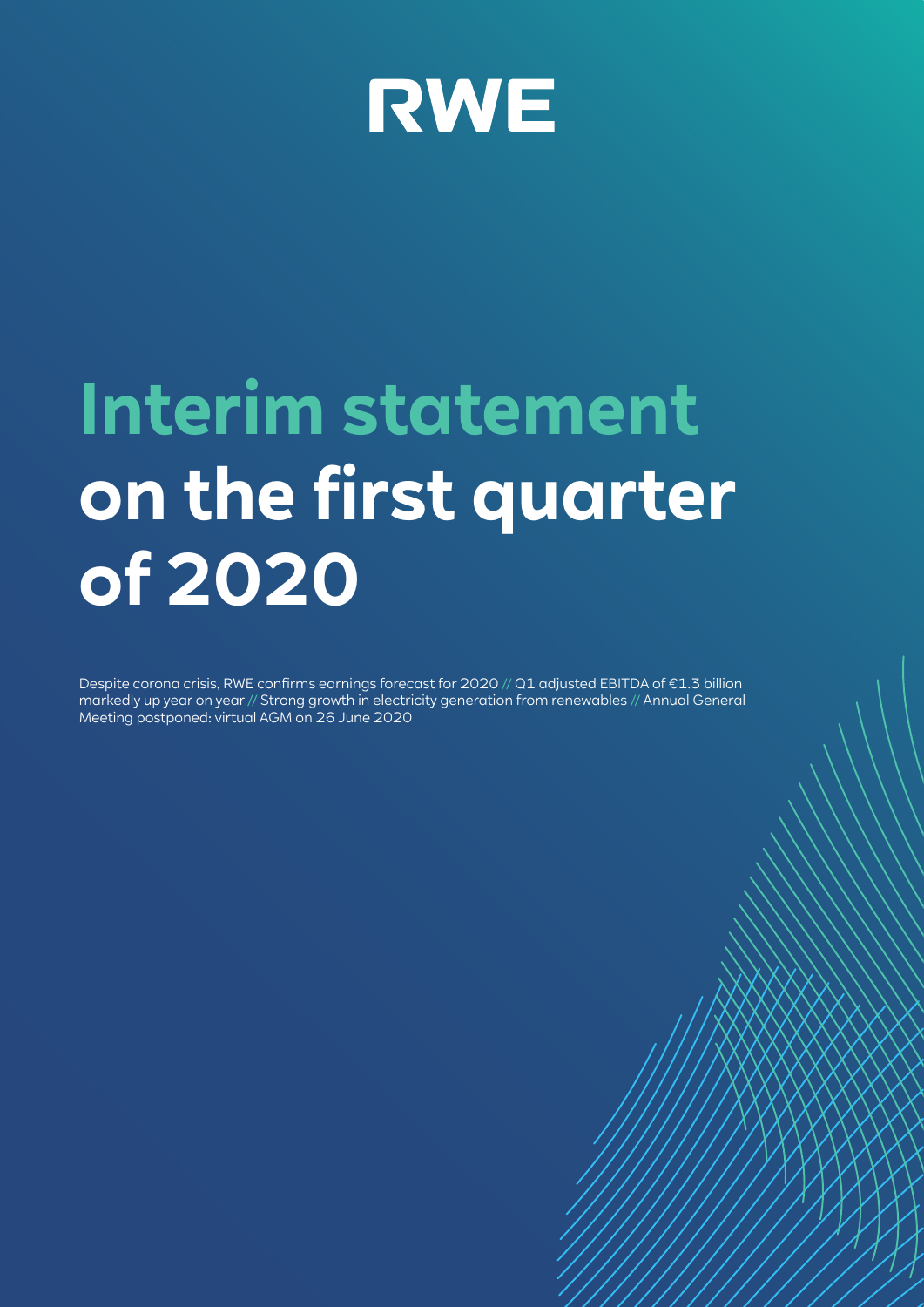# At a glance

| <b>RWE Group - key figures</b>                                                        |                    | Jan - Mar<br>2020 | Jan - Mar<br>2019 | $+/-$   | $Jan - Dec$<br>2019 |
|---------------------------------------------------------------------------------------|--------------------|-------------------|-------------------|---------|---------------------|
| Power generation                                                                      | billion kWh        | 37.5              | 41.4              | $-3.9$  | 153.2               |
| External revenue (excluding natural gas tax/<br>electricity $\text{tax}$ <sup>1</sup> | $\epsilon$ million | 3,803             | 3,716             | 87      | 13,125              |
| <b>Adjusted EBITDA</b>                                                                | $\epsilon$ million | 1,312             | 824               | 488     | 2.489               |
| <b>Adjusted EBIT</b>                                                                  | $\epsilon$ million | 955               | 570               | 385     | 1,267               |
| Income from continuing operations before taxes                                        | $\epsilon$ million | 1,013             | 453               | 560     | $-752$              |
| Net income                                                                            | $\epsilon$ million | 728               | 961               | $-233$  | 8,498               |
| Adjusted net income                                                                   | $\epsilon$ million | 603               |                   |         |                     |
| Earnings per share                                                                    | €                  | 1.18              | 1.56              | $-0.38$ | 13.82               |
| Adjusted net income per share                                                         | €                  | 0.98              |                   |         |                     |
| Cash flows from operating activities of<br>continuing operations                      | $\epsilon$ million | $-1,202$          | $-1.777$          | 575     | $-977$              |
| Capital expenditure <sup>2</sup>                                                      | $\epsilon$ million | 592               | 194               | 398     | 1,771               |
| Property, plant and equipment and intangible assets                                   | $\epsilon$ million | 466               | 188               | 278     | 1,767               |
| <b>Financial assets</b>                                                               | $\epsilon$ million | 126               | 6                 | 120     | $\overline{4}$      |
| Free cash flow                                                                        | $\epsilon$ million | $-1,753$          | $-1,932$          | 179     | $-2,053$            |
|                                                                                       |                    | 31 Mar 2020       | 31 Dec 2019       |         |                     |
| Net debt of continuing operations                                                     | $\epsilon$ million | 8,685             | 7.048             | 1,637   |                     |
| Workforce <sup>3</sup>                                                                |                    | 19,780            | 19,792            | $-12$   |                     |

1 Prior-year figures restated; see page 116 of the 2019 Annual Report for related commentary.

2 Only cash investments; prior-year figures restated accordingly.

3 Converted to full-time positions.

## **Contents**

| Major events                              |    |
|-------------------------------------------|----|
| Commentary on reporting                   | 5  |
| <b>Business performance</b>               | 7  |
| Outlook for 2020                          | 16 |
| Interim consolidated financial statements |    |
| (condensed)                               | 18 |
| Income statement                          | 18 |
| Statement of comprehensive income         | 19 |
| Balance sheet                             | 20 |
| Cash flow statement                       | 21 |
| Financial calendar 2020/2021              | フフ |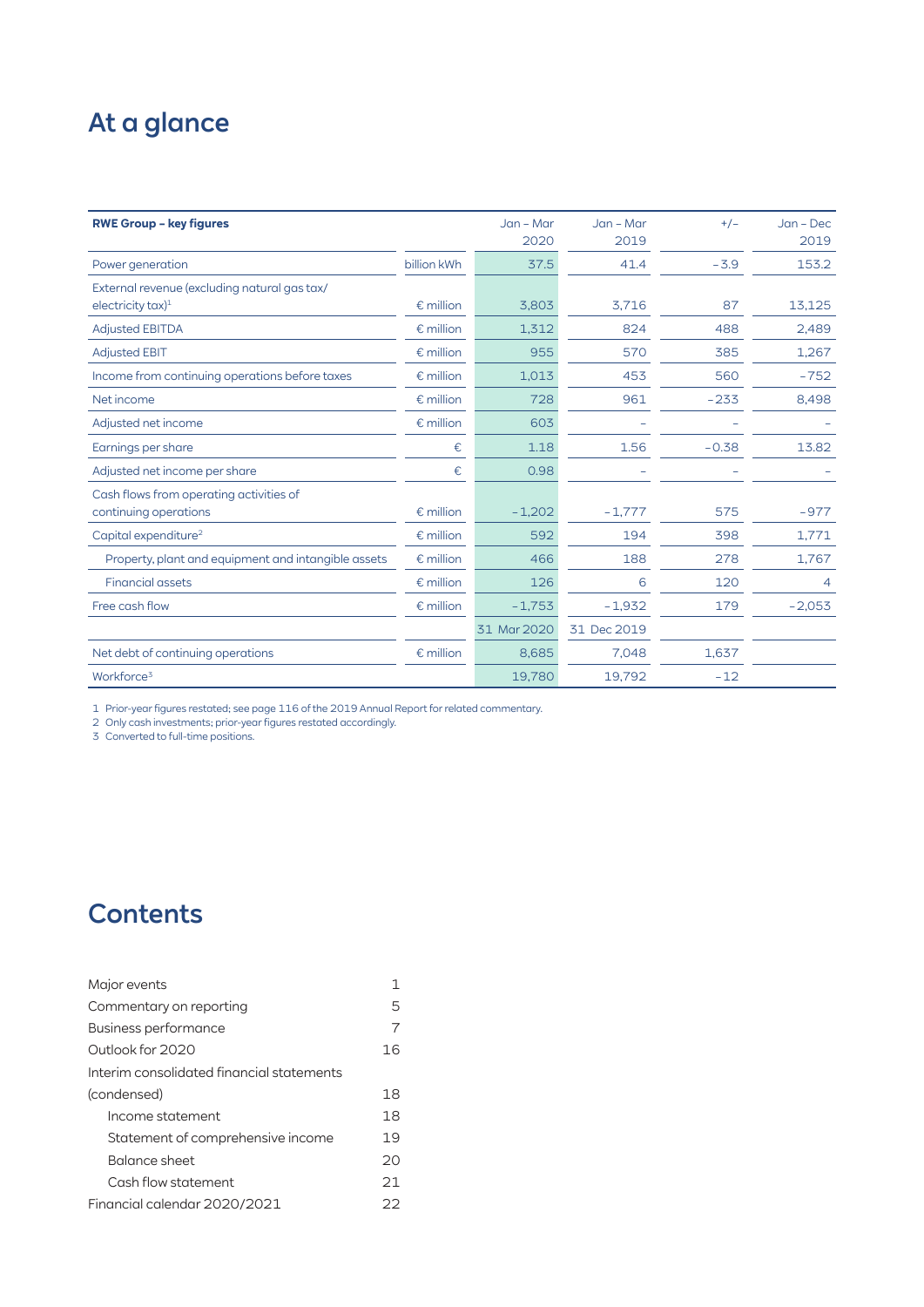## Major events

### In the period under review

#### **German Cabinet submits draft coal phaseout law**

In late January 2020, the German Cabinet adopted a draft law on the reduction and end of electricity generation from coal. In the document, the government specifies how it intends to implement the recommendations of the Growth, Structural Change and Employment Commission regarding the German coal phaseout. As proposed by the Commission, it is envisaged that Germany gradually stop generating electricity from coal by 2038. The draft law contains a timeline for this. There is also a roadmap for shutting down lignite-fired power stations, which the government has agreed with the affected states and energy companies. It envisages an additional 3 GW of lignite-fired generation capacity being taken off the market by the end of 2022, with around 2.8 GW of this total figure being allocable to RWE.

According to the draft law, we have to decommission the first 300 MW block in the Rhenish lignite mining area as early as the end of 2020, followed by three additional 300 MW units next year, and, in 2022, another 300 MW facility as well as two 600 MW blocks. The power stations in Neurath and Niederaussem will be most heavily affected by these plans, along with Weisweiler, albeit to a lesser extent. We will also be ceasing production of lignite briquettes at the Frechen site, thus decommissioning 120 MW of generation capacity.

Thereafter, capacity at the Weisweiler power station will gradually be taken off the grid: a 300 MW block in 2025 and two 600 MW units in 2028 and 2029, respectively. The Inden opencast mine, which exclusively supplies Weisweiler with lignite, will then also be closed. We will shut down our two remaining 600 MW blocks at the end of 2029, one of which will be placed on a four-year security standby starting on 1 January 2030. This will only leave our three most modern lignite units at 1,000 MW apiece on the market from 2030 onwards. They will most likely remain operational until the end of 2038.

The closures will have considerable consequences for the opencast mines. More than half of the lignite reserves approved for mining will remain underground. In addition, at the behest of the Structural Change Commission and politicians, Hambach Forest will be preserved. Of our three opencast mines in the Rhenish lignite mining region – Inden, Hambach and Garzweiler – only the third will remain operational from 2030 onwards to supply the remaining assets with fuel. As a result, we will have to fundamentally revise the plans for our opencast mining operations and recultivation activities, especially in Hambach. We filed the first set of planning documents with the Economics Ministry of the State of North Rhine-Westphalia at the end of February 2020.

The lignite phaseout will place a considerable financial burden on our company. The draft law envisages RWE receiving €2.6 billion in compensation in equal instalments over the next 15 years. The federal government finds that this satisfies all our claims. However, the damage we will actually incur will clearly exceed €2.6 billion. The compensation claim and a large part of the expected burden were already reflected in last year's consolidated financial statements (see page 43 of the 2019 Annual Report). Intended recipients of state compensation in addition to RWE include the affected workforce. The current plan envisages over 3,000 of the approximately 10,000 jobs in our lignite business being cut in the short term. By 2030, this figure could increase to around 6,000. Among other things, the proposed legislation provides for an adjustment allowance and compensation for any disadvantages concerning statutory pensions. It is envisaged that these will be paid by the state.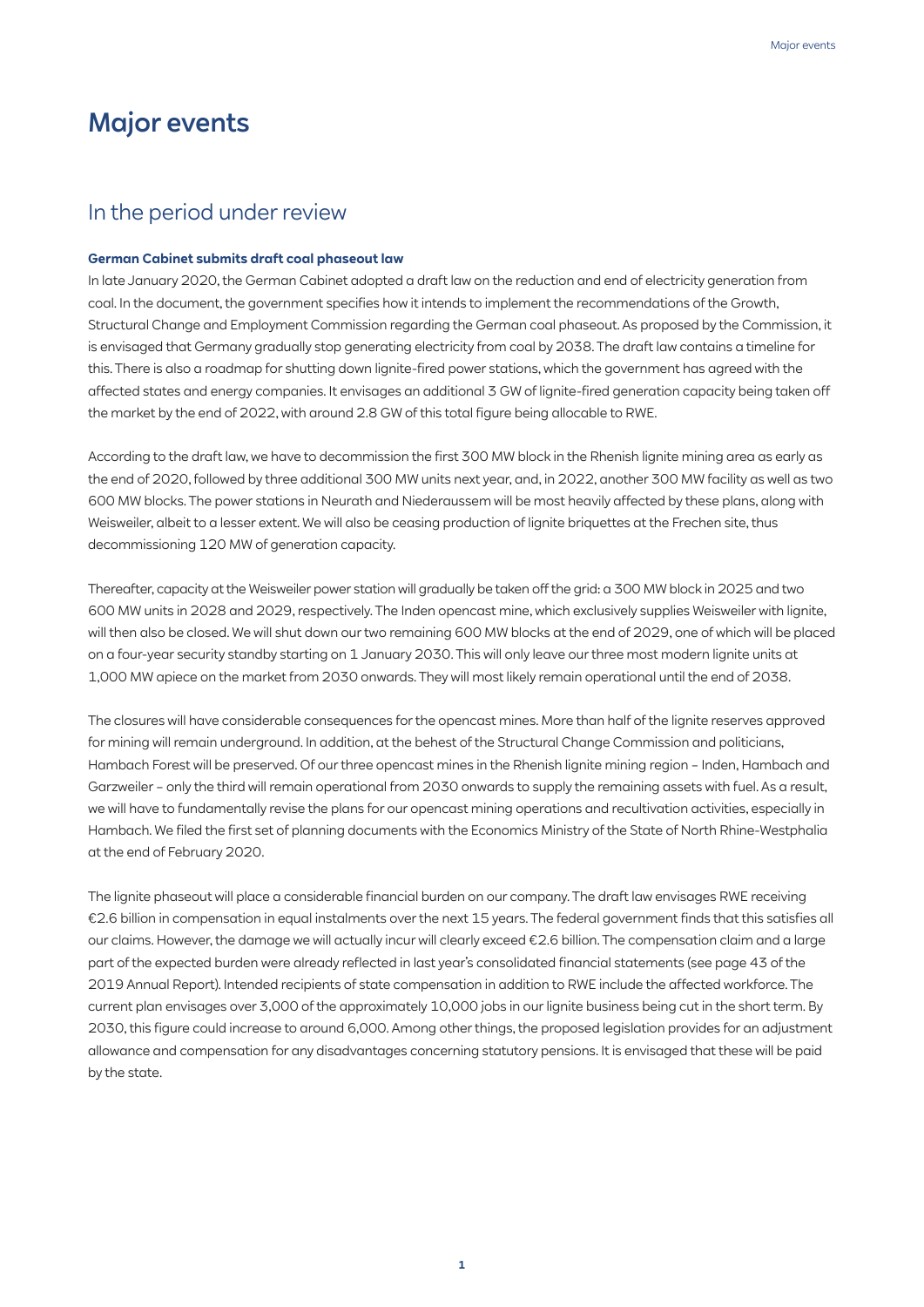The draft legislation also sets out the details of the hard coal phaseout. The federal government is of the opinion that auctions should decide which hard coal capacities are taken off the grid and how much their operators receive in compensation. The draft law envisages annual tender procedures from 2020 to 2026. However, operator bids will be subject to specific caps which are set to be lowered from €165,000/MW to €49,000/MW during the forementioned period. Thereafter, the proposed legislation provides for closures without compensation. If the tenders do not result in enough capacity being decommissioned, starting in 2024, power plant operators could be ordered to shut down stations without compensation. Company representatives, trade unions and the Upper House have levelled criticism at this and demand amendments, in particular with regard to hard coal-fired power stations using combined heat and power generation technology.

The legislative process for the coal phaseout is expected to last until the middle of the year. After that, we will conclude a public-law contract with the German government on the basis of the Act, which will protect our interests with regard to the regulations introduced. However, the compensation first has to be approved by the European Commission under state aid law.

#### **RWE acquires state-of-the-art gas-fired power plant in the east of England**

In mid-February 2020, we cemented our position as a leading generator of electricity from gas in the UK when we bought the King's Lynn gas-fired power station in Norfolk (eastern England) from the British energy utility Centrica for £101 million. The station has a net installed capacity of 382 MW and boasts a high efficiency of 57 %. Its operating mode can be adapted flexibly in response to demand. A contract secures fixed capacity payments for King's Lynn from October 2020 to September 2035. Recently, the power plant was modernised extensively and equipped with a new gas turbine.

#### **Official closure of RWE's last hard coal power station in the UK**

Located in Wales, our last UK hard coal-fired power plant Aberthaw B was officially decommissioned on 31 March 2020. The station had three units with a total net capacity of 1,560 MW. Its obligations from the British capacity market through to the end of September 2021 were transferred to third-party stations or other units within RWE's power plant fleet. Aberthaw B was commissioned in 1971 and has thus contributed to security of supply in the United Kingdom for nearly half a century.

#### **RWE successful in capacity market auctions in Great Britain**

The UK government held three capacity market auctions in the first quarter of 2020. The first round of bids, which took place at the end of January, related to the delivery period from 1 October 2022 to 30 September 2023. With the exception of some small generation assets, all RWE power plants represented in the auction qualified for a capacity payment. Together, they have a secured capacity of 6.5 GW. These stations will be remunerated for being online during the aforementioned period and thereby contributing to power supply. However, at £6.44/kW (before being adjusted for inflation), the capacity payment established in the auction was lower than expected by most market observers.

At the beginning of February, a second auction was held, which related to the delivery period from 1 October 2020 to 30 September 2021. An earlier auction for this period had already taken place in December 2016, at which RWE stations with a total capacity of 8.0 GW (including Aberthaw) qualified for a payment of £22.50/kW. The recent auction was held to close remaining capacity gaps. Contracts for an additional 1.0 GW in generation capacity for a payment of £1.00/kW were won at the recent auction. RWE entered a small asset, which did not submit a successful bid.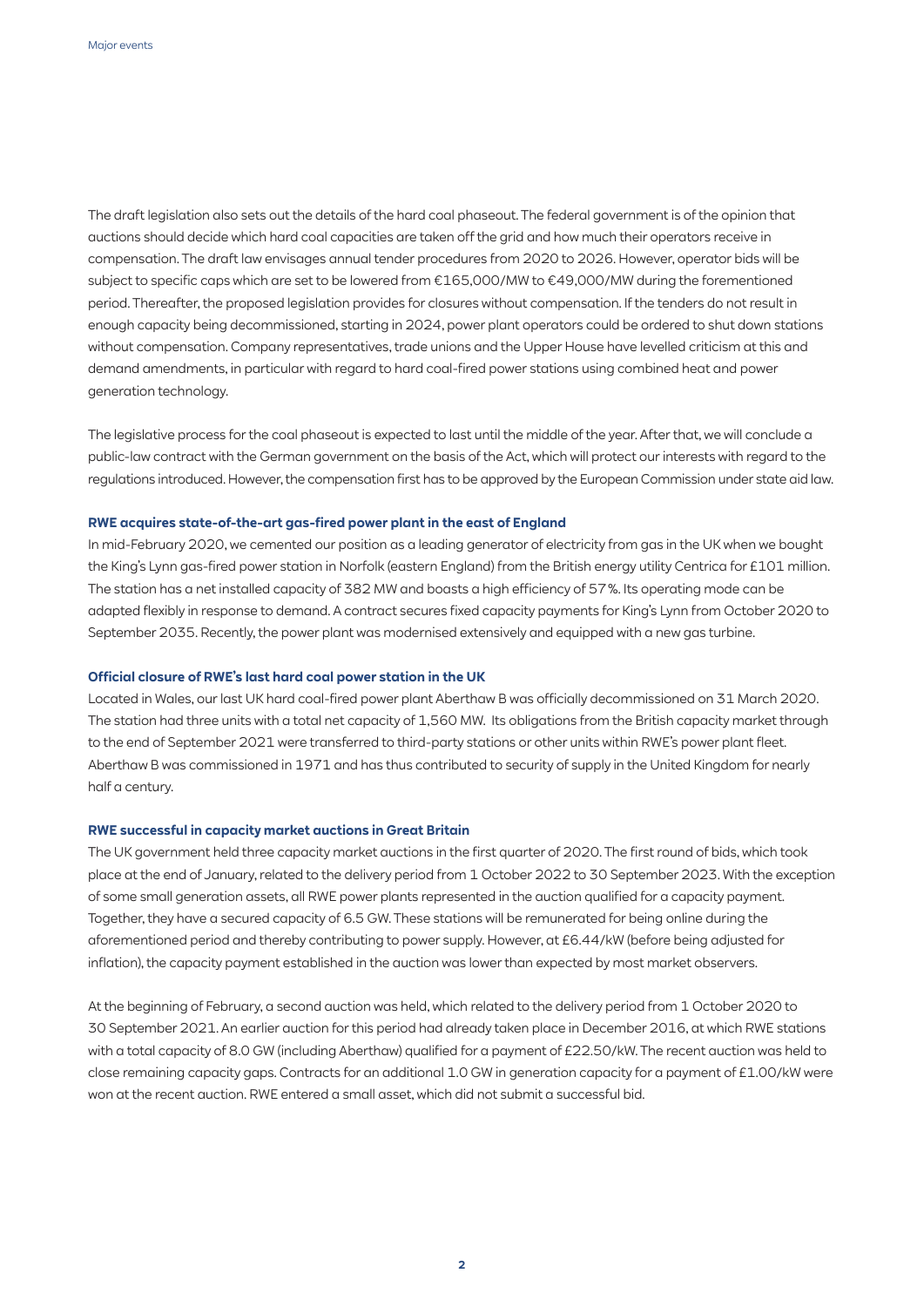In the third auction, which was held in early March, we again secured a payment for 6.5 GW of capacity. The power plants in question will receive a payment of £15.97/kW (before being adjusted for inflation) for the period from 1 October 2023 to 30 September 2024. Only some small assets we entered were not successful.

Capacity auctions have been held in Great Britain since 2014. The government's objective is to ensure that a sufficient amount of generation capacity is available to the national market. In November 2018, the British capacity market was suspended for about a year, because the Court of the European Union declared the approval granted by the European Commission null and void. After renewed clearance under state aid law from Brussels in October 2019, capacity payments were resumed and the postponed auctions were held. In January 2020, we received approximately €50 million in retroactive payments for 2018 and about €180 million for 2019. We already recognised these cash inflows with an effect on profit or loss in fiscal 2019.

#### **Peyton Creek wind farm in Texas starts commercial operation**

In March 2020, our new onshore wind farm located in the US state of Texas, Peyton Creek, went into commercial operation. It consists of 48 wind turbines with a combined capacity of 151 MW. Although construction work was curtailed by Tropical Storm Imelda, Peyton Creek managed to go online without any delay. We are building two more large-scale onshore wind farms in Texas: Cranell, with a capacity of 220 MW, and Big Raymond (440 MW). We intend to complete both of them this year.

#### **innogy gives go-ahead for construction of North Sea wind farm Kaskasi**

Also in March, innogy made the final investment decision to build the German North Sea wind farm Kaskasi. It will be located 35 kilometres north of the island of Heligoland. Altogether, its 38 turbines will have an installed capacity of 342 MW, enough to power approximately 400,000 homes. Offshore construction work is scheduled to start in 2021. If the project progresses as planned, Kaskasi could be fully operational by as early as 2022. A novel vibration technique will be used to drive the foundations into the seabed 18 to 25 metres below the surface of the water. It substantially reduces noise emissions compared to the customary method of hammering monopiles into the seabed (known as 'percussion piling') and shortens construction time. Another advantage is that Kaskasi will be located near our Nordsee Ost and Amrumbank wind farms, enabling operation and maintenance synergies to be leveraged.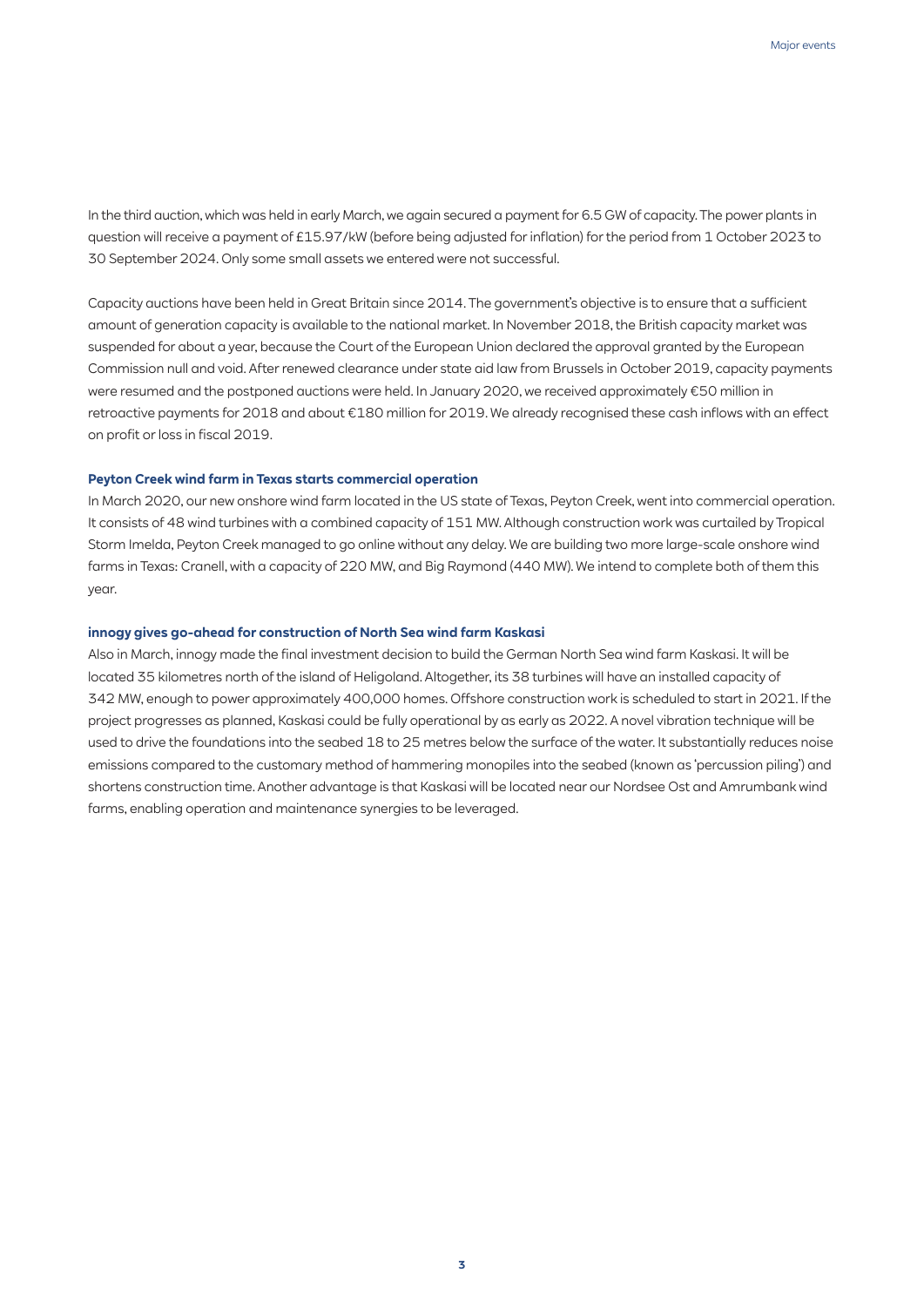### After the period under review

#### **RWE virtual AGM on 26 June – dividend proposal of €0.80 per share unchanged**

In light of the corona pandemic, the Executive Board of RWE AG passed a resolution to postpone this year's Annual General Meeting from 28 April to 26 June and conduct the entire AGM online. The RWE Supervisory Board gave the go-ahead for this in late April. In doing so, we are applying German emergency corona legislation, which enables companies to hold entirely virtual shareholder meetings. We will convene the Annual General Meeting and publish the invitation to it on 20 May. The event will begin at 10 a.m. CEST and be simulcast on RWE's website from start to finish. Shareholders will be able to submit questions relating to agenda items until two days prior to the Annual General Meeting. In addition, they can exercise their voting rights via absentee ballot in advance or delegate these rights to the voting proxies appointed by the company. Both options can also be exercised electronically during the AGM.

The agenda of the Annual General Meeting will remain unchanged. The same applies to the dividend proposal: the Supervisory Board and the Executive Board of RWE AG will propose to the shareholders that distributable profit for fiscal 2019 be appropriated to pay a dividend of €0.80 per share. This is in line with our announcement in March. Despite the corona crisis and its economic effects, we confirm the forecast for 2020, which we published on pages 94 et seq. of the 2019 Annual Report. Detailed information can be found on pages 16 et seq. of this interim statement.

#### **Supervisory Board establishes succession plan: Markus Krebber set to become CEO of RWE AG in mid-2021**

At its meeting on 28 April, the Supervisory Board of RWE AG decided to appoint Markus Krebber (47) CEO of RWE AG with effect from 1 July 2021. The corporate body will pass the formal resolution for his appointment in due course. Markus Krebber will take over from Rolf Martin Schmitz (62), who joined the company's Executive Board in 2009 and has chaired it since 2016. Mr. Schmitz's contract will expire in the middle of 2021. With this early succession plan, the Supervisory Board wants to ensure that RWE maintains its new strategic course. On completion of a degree in economics, Markus Krebber started his career in business consulting and the financial services sector. In 2012, he joined the RWE Group on the Board of Directors of RWE Supply & Trading. Markus Krebber has been the CFO of RWE AG since 2016. Together with Rolf Martin Schmitz, he was a driving force behind the asset swap with E.ON, which turned RWE into a leading renewable energy company.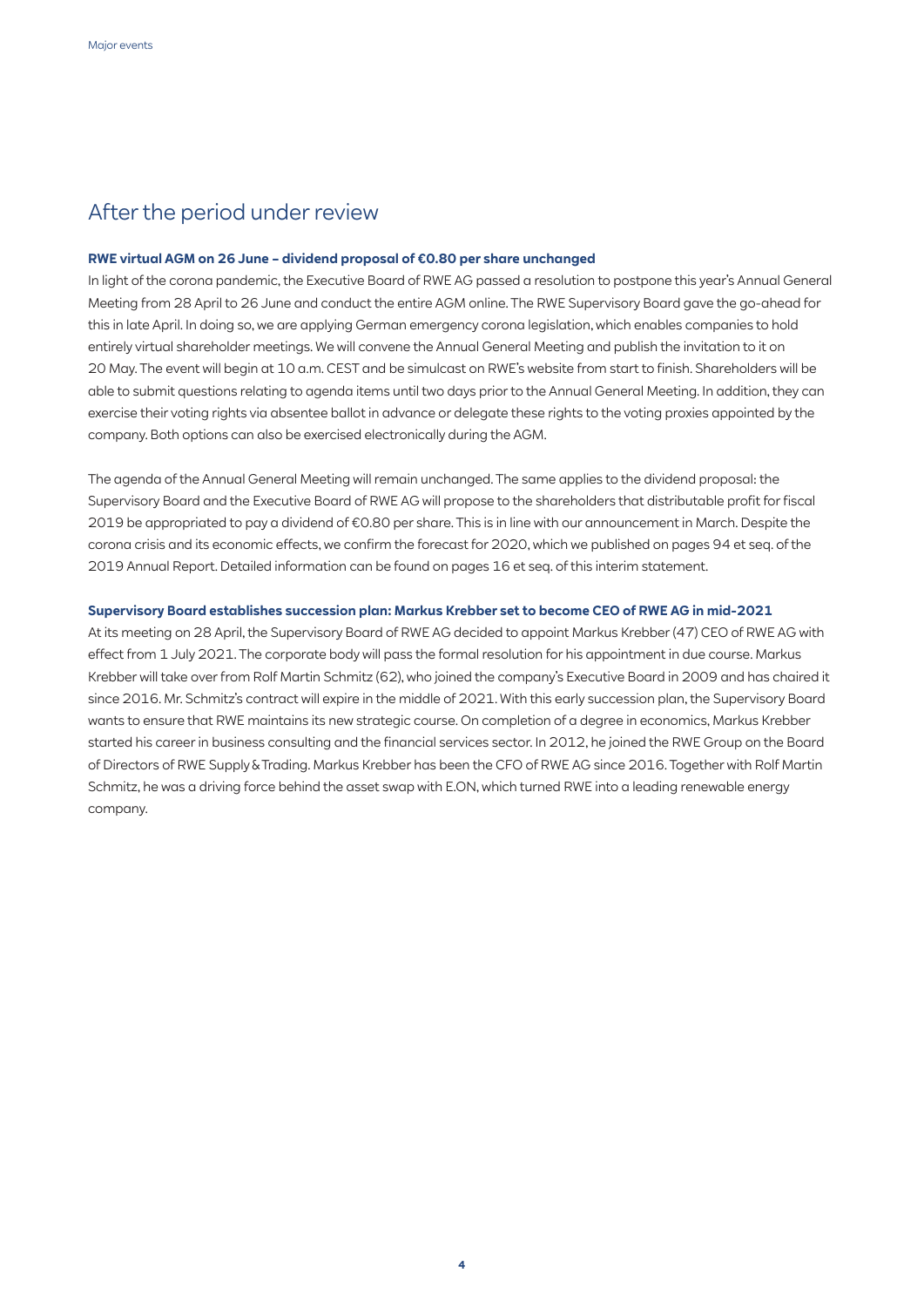## Commentary on reporting

#### **RWE Group realigned due to asset swap with E.ON**

Last year, the RWE Group repositioned itself fundamentally by way of a major asset swap with E.ON. In September 2019, we sold our 76.8 % interest in innogy and received E.ON's renewable energy business, a 16.7 % stake in E.ON, and the minority interests in our nuclear power plants Gundremmingen (25 %) and Emsland (12.5 %) from the E.ON subsidiary PreussenElektra in return. The asset swap will be fully implemented once E.ON transfers back to us the parts of the innogy portfolio which are already assigned to our operations commercially and are recognised in our Group figures: the renewable energy business, the German and Czech gas storage facilities, and a 37.9 % stake in the Austrian energy utility Kelag. This transfer shall take place as soon as possible in the current year.

#### **New Group structure featuring five segments**

We have given the RWE Group a new reporting structure effective from the beginning of 2020. We eliminated the provisional 'innogy – continuing operations' and 'acquired E.ON operations' segments and reassigned the generation activities based on energy source. We now distribute our business among the following five segments: (1) Offshore Wind, (2) Onshore Wind / Solar, (3) Hydro / Biomass / Gas, (4) Supply & Trading and (5) Coal / Nuclear. Segments (1) to (4) represent our core business. In (5), we have pooled our German electricity generation from lignite, hard coal and nuclear fuel. These technologies follow exit paths established by the government, as a result of which plant decommissioning and opencast mine recultivation will gain importance relative to power production. Figures for 2019 have been adapted to the new segment structure to enable comparability.

The segments are made up of the following activities:

- Offshore Wind: Our Group company RWE Renewables is responsible for our offshore wind farm activities. However, in strictly legal terms, part of this business still belongs to innogy and will be overseen by our former subsidiary until it has been transferred to RWE.
- Onshore Wind / Solar: This is the segment in which we subsume our onshore wind, photovoltaic and battery activities. Here again, operating responsibility lies with RWE Renewables or will be assigned to this Group company as soon as the asset swap with E.ON has been completed.
- Hydro / Biomass / Gas: This segment encompasses our run-of-river, pumped storage, biomass and gas power stations. It also includes the Dutch Amer 9 and Eemshaven hard coal power plants, which we are increasingly co-firing with biomass, and the project management and engineering services specialist RWE Technology International. Most of these activities are overseen by RWE Generation, which will assume responsibility for all of them in the future. The 37.9 % stake in the Austrian energy utility Kelag, which is still held by innogy, is now also assigned to Hydro / Biomass / Gas.
- Supply & Trading: This is where we report proprietary trading of energy commodities. The segment is managed by RWE Supply & Trading, which also acts as an intermediary for gas, supplies key accounts with energy, and undertakes a number of additional trading-related activities. Starting this year, we are also assigning innogy's German and Czech gas storage facilities to the Supply & Trading segment.
- Coal / Nuclear: Our German electricity generation from lignite, hard coal, and nuclear fuel as well as our lignite production in the Rhenish mining region are subsumed here. This segment also includes our investments in the Dutch nuclear power plant operator EPZ (30 %) and URANIT (50 %), which holds a 33 % stake in Urenco, a uranium enrichment specialist. These activities and shareholdings are assigned to our Group companies RWE Power (lignite and nuclear power) and RWE Generation (hard coal).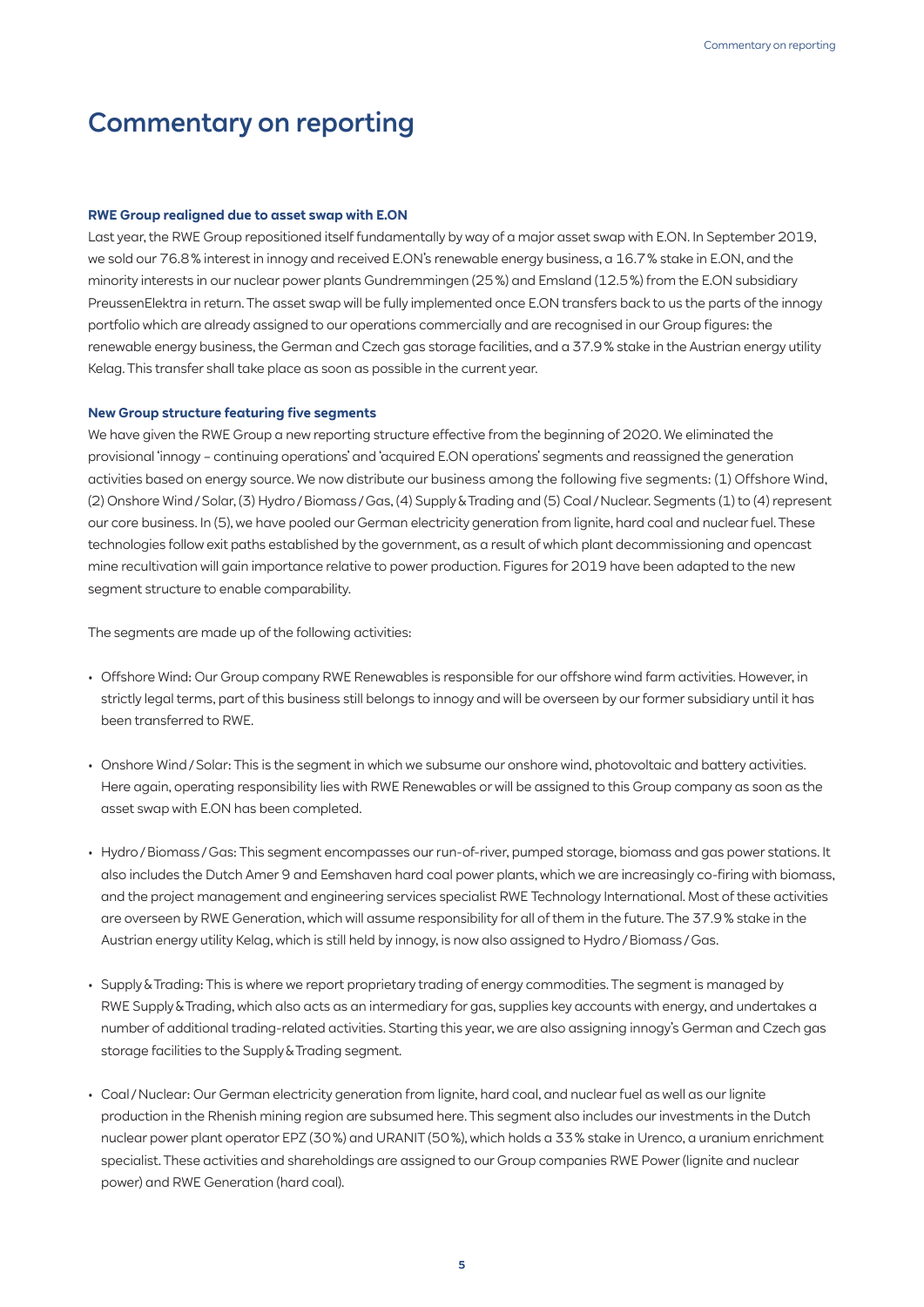Group companies with cross-segment tasks such as the Group holding company RWE AG are stated as part of the core business under 'other, consolidation'. This item also includes our 25.1 % stake in the German transmission system operator Amprion and consolidation effects.

#### **Forward-looking statements**

This interim statement contains forward-looking statements regarding the future development of the RWE Group and its companies as well as economic and political developments. These statements are assessments that we have made based on information available to us at the time this document was prepared. In the event that the underlying assumptions do not materialise or unforeseen risks arise, actual developments can deviate from the developments expected at present. Therefore, we cannot assume responsibility for the correctness of forward-looking statements.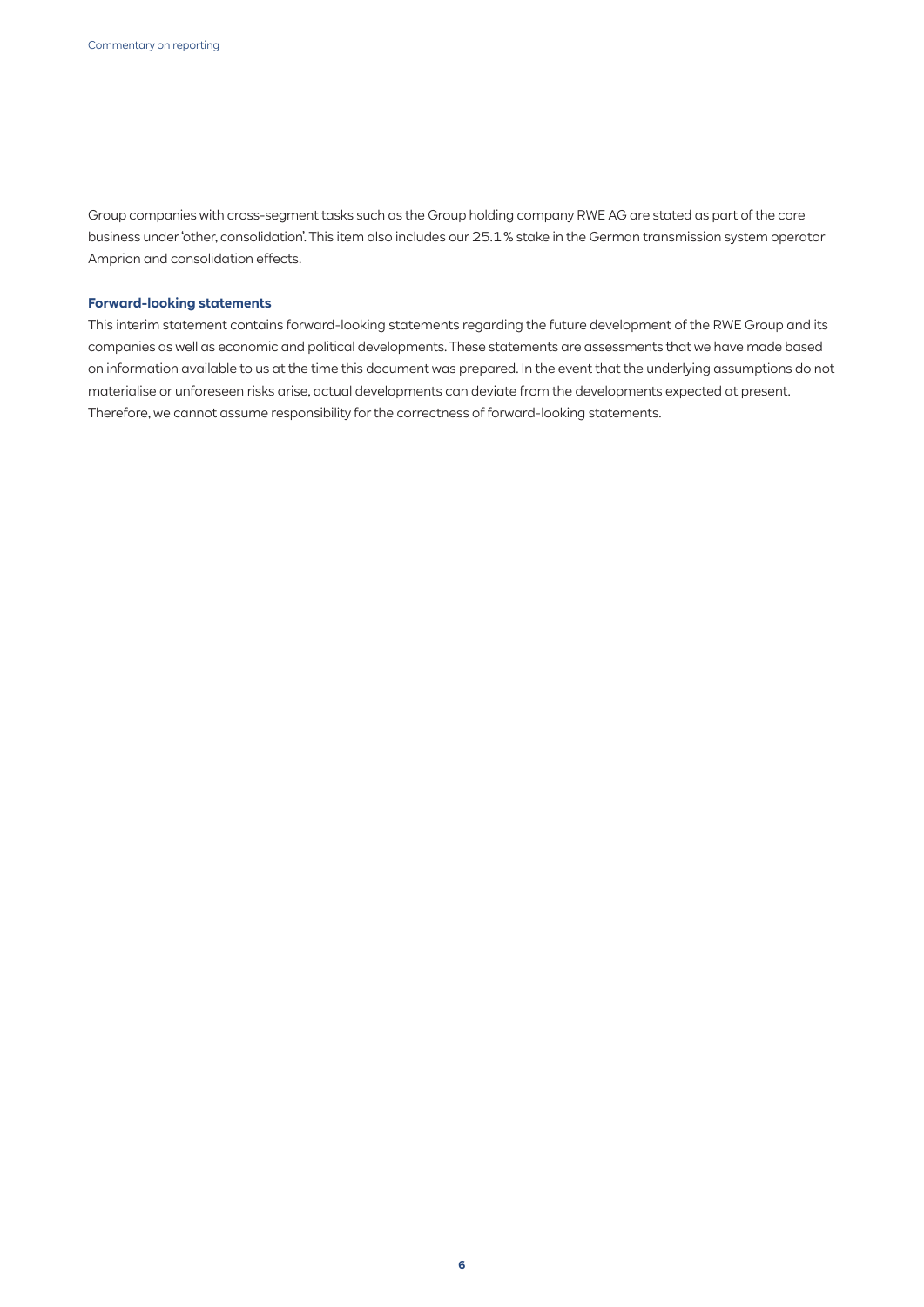## Business performance

| <b>Power generation</b><br><b>January - March</b> |      | Renewables |      | Pumped<br>storage,<br><b>batteries</b> |      | Gas                      |      | Lignite                  | Hard coal |      | <b>Nuclear</b> |                          |      | Total <sup>1</sup> |
|---------------------------------------------------|------|------------|------|----------------------------------------|------|--------------------------|------|--------------------------|-----------|------|----------------|--------------------------|------|--------------------|
| <b>Billion kWh</b>                                | 2020 | 2019       | 2020 | 2019                                   | 2020 | 2019                     | 2020 | 2019                     | 2020      | 2019 | 2020           | 2019                     | 2020 | 2019               |
| Offshore Wind                                     | 2.5  | 0.8        |      |                                        |      |                          |      |                          |           |      |                | $\overline{\phantom{0}}$ | 2.5  | 0.8                |
| Onshore Wind / Solar                              | 5.1  | 1.6        |      | $\overline{\phantom{0}}$               |      |                          |      | ۰                        |           | -    |                | $\overline{\phantom{0}}$ | 5.1  | 1.6                |
| Hydro / Biomass / Gas                             | 1.6  | 1.0        | 0.5  | 0.6                                    | 11.6 | 12.6                     |      | ۰                        | 1.2       | 3.4  |                | $\overline{\phantom{a}}$ | 15.0 | 17.6               |
| of which:                                         |      |            |      |                                        |      |                          |      |                          |           |      |                |                          |      |                    |
| Germany <sup>2</sup>                              | 0.6  | 0.7        | 0.5  | 0.6                                    | 1.9  | 1.7                      |      |                          |           |      |                | $\overline{\phantom{a}}$ | 3.1  | 3.0                |
| United Kingdom                                    | 0.2  | 0.1        | Ξ.   | $\overline{\phantom{0}}$               | 6.1  | 9.2                      |      | $\overline{\phantom{0}}$ |           | 0.4  | $-$            | $\equiv$                 | 6.3  | 9.7                |
| <b>Netherlands</b>                                | 0.8  | 0.2        |      | $\overline{\phantom{0}}$               | 2.6  | 1.5                      |      | -                        | 1.2       | 3.0  |                | -                        | 4.6  | 4.7                |
| <b>Turkey</b>                                     |      | -          |      | $\overline{\phantom{m}}$               | 1.0  | 0.2                      |      |                          |           | -    |                | $\overline{\phantom{0}}$ | 1.0  | 0.2                |
| Coal/Nuclear <sup>2</sup>                         |      | -          |      | $\overline{\phantom{a}}$               | 0.1  | $\overline{\phantom{m}}$ | 8.6  | 13.5                     | 0.8       | 2.0  | 5.6            | 5.9                      | 14.9 | 21.4               |
| <b>RWE Group</b>                                  | 9.2  | 3.4        | 0.5  | 0.6                                    | 11.7 | 12.6                     | 8.6  | 13.5                     | 2.0       | 5.4  | 5.6            | 5.9                      | 37.5 | 41.4               |

1 Including generation volumes not attributable to any of the energy sources mentioned (e. g. electricity from oil-fired power stations).

2 Including power procured from generation facilities not owned by RWE that we can deploy at our discretion on the basis of long-term agreements. Purchases amounted to 0.6 billion kWh (previous year: 0.5 billion kWh) In the Hydro/Biomass/Gas segment and 0.2 billion kWh (previous year: 0.6 billion kWh) in the Coal/Nuclear segment.

#### **Significant decline in electricity generation from coal-fired power plants**

In the first quarter of 2020, the RWE Group produced 37.5 billion kWh of electricity, 9% less than in the same period in 2019. This decrease is predominantly attributable to our lignite and hard coal-fired power stations, which have been subject to deteriorating market conditions. One contributing factor was the substantial amount of electricity put on the system by wind turbines, which benefited from favourable weather conditions. Moreover, the sharp drop in electricity consumption in March due to the corona crisis came to bear. This is why our UK gas-fired power plants were also utilised less than in 2019. In contrast, we were able to substantially increase power generation from renewables. This was primarily attributable to the first-time inclusion of the operations we acquired from E.ON in September 2019. In addition, we benefited from high wind speeds. The commissioning of new wind farms (e. g. the Peyton Creek wind farm in Texas; for more information see page 3) and the fact that our Dutch hard coal-fired power plants Amer 9 and Eemshaven are now increasingly run on biomass, also had a positive impact.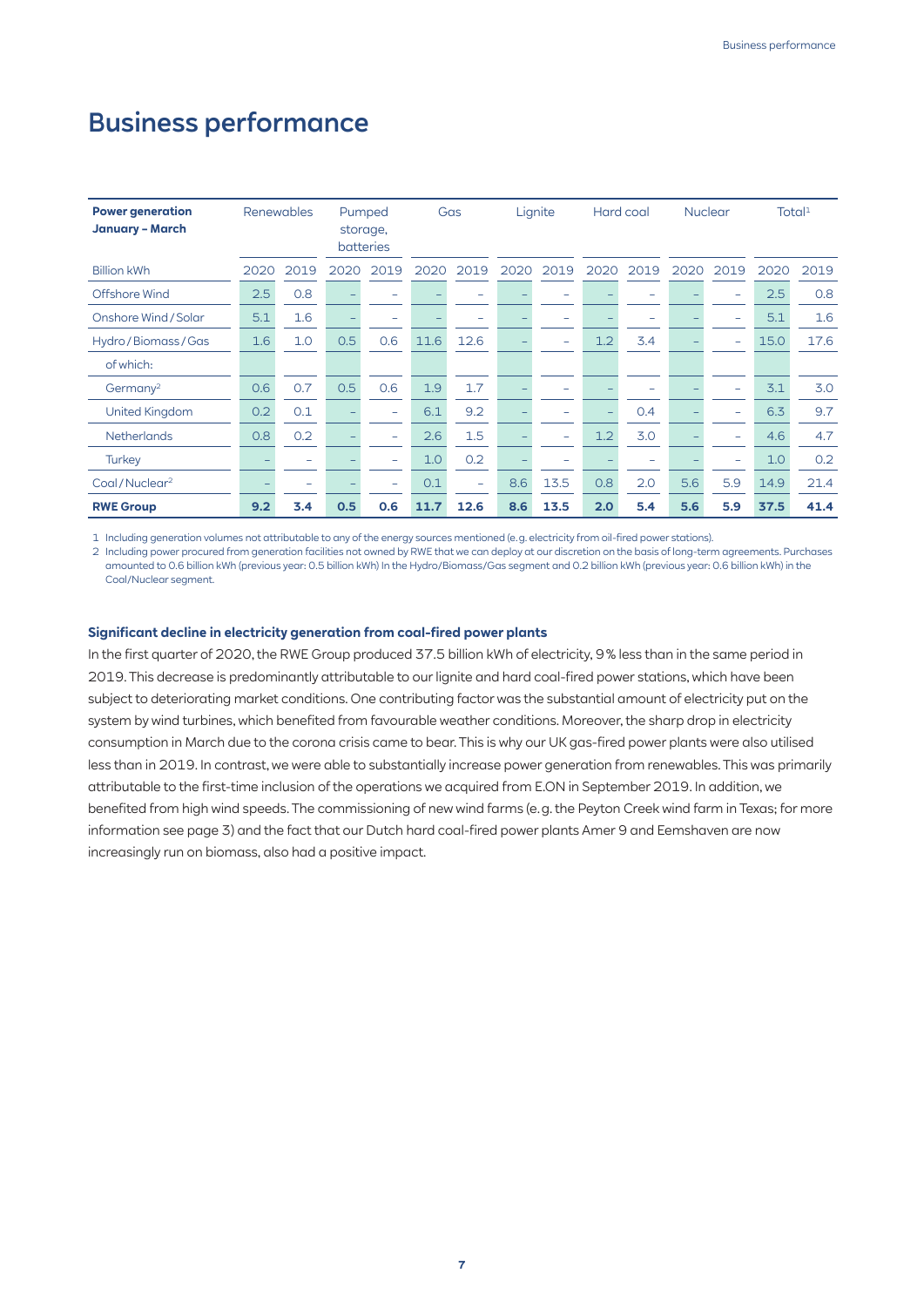| External revenue <sup>1</sup><br>$\epsilon$ million          | $Jan - Mar$<br>2020 | $Jan - Mar$<br>2019 | $+/-$  | $Jan - Dec$<br>2019 |
|--------------------------------------------------------------|---------------------|---------------------|--------|---------------------|
| Offshore Wind                                                | 118                 |                     | 118    | 85                  |
| Onshore Wind / Solar                                         | 628                 | 301                 | 327    | 1,265               |
| Hydro/Biomass/Gas                                            | 312                 | 252                 | 60     | 1,200               |
| Supply & Trading                                             | 2,522               | 2,904               | $-382$ | 9,554               |
| Other, consolidation                                         | $\overline{2}$      | 6                   | $-4$   | 6                   |
| <b>Core business</b>                                         | 3,582               | 3,463               | 119    | 12,110              |
| Coal/Nuclear                                                 | 221                 | 253                 | $-32$  | 1,015               |
| <b>RWE Group (excluding natural gas tax/electricity tax)</b> | 3,803               | 3,716               | 87     | 13,125              |
| Natural gas tax/electricity tax                              | 55                  | 39                  | 16     | 152                 |
| <b>RWE Group</b>                                             | 3,858               | 3,755               | 103    | 13,277              |

1 Prior-year figures restated due to change in application of International Financial Reporting Standards (IFRS); see page 116 of the 2019 Annual Report for related commentary.

#### **External revenue 2 % up year on year**

Our external revenue rose by 2% to €3,803 million (excluding natural gas tax/electricity tax). We achieved €3,393 million in revenue with our main product, electricity. This is an increase of 19 % compared to 2019. The acquisition of E.ON's renewable energy business came to bear here, which had not yet contributed to the Group's revenue in the same period last year. Conversely, at around €148 million, our gas revenue only accounted for about a quarter of the income achieved in this segment in 2019. This was primarily due to an exceptional effect: since 1 July 2019, gas sales made by RWE Supply & Trading in the Czech Republic have been recognised as pure trading transactions and are therefore no longer considered in revenue. One indicator, which is increasingly attracting the attention of sustainable investors, is the percentage of the Group revenue accounted for by coal-fired generation and other coal products. At 21 % in the first quarter of 2020, this share was below the comparable figure in 2019 (26 %).

| Internal revenue<br>$\epsilon$ million | Jan - Mar<br>2020 | Jan - Mar<br>2019 | $+/-$  | $Jan - Dec$<br>2019 |
|----------------------------------------|-------------------|-------------------|--------|---------------------|
| Offshore Wind                          | 343               | 169               | 174    | 682                 |
| Onshore Wind / Solar                   | 86                | 49                | 37     | 271                 |
| Hydro / Biomass / Gas                  | 881               | 947               | $-66$  | 3,409               |
| Supply & Trading                       | 1,032             | 1,402             | $-370$ | 3,266               |
| Other, consolidation                   | $-2,115$          | $-1,953$          | $-162$ | $-6,900$            |
| <b>Core business</b>                   | 227               | 614               | $-387$ | 728                 |
| Coal/Nuclear                           | 779               | 733               | 46     | 2,385               |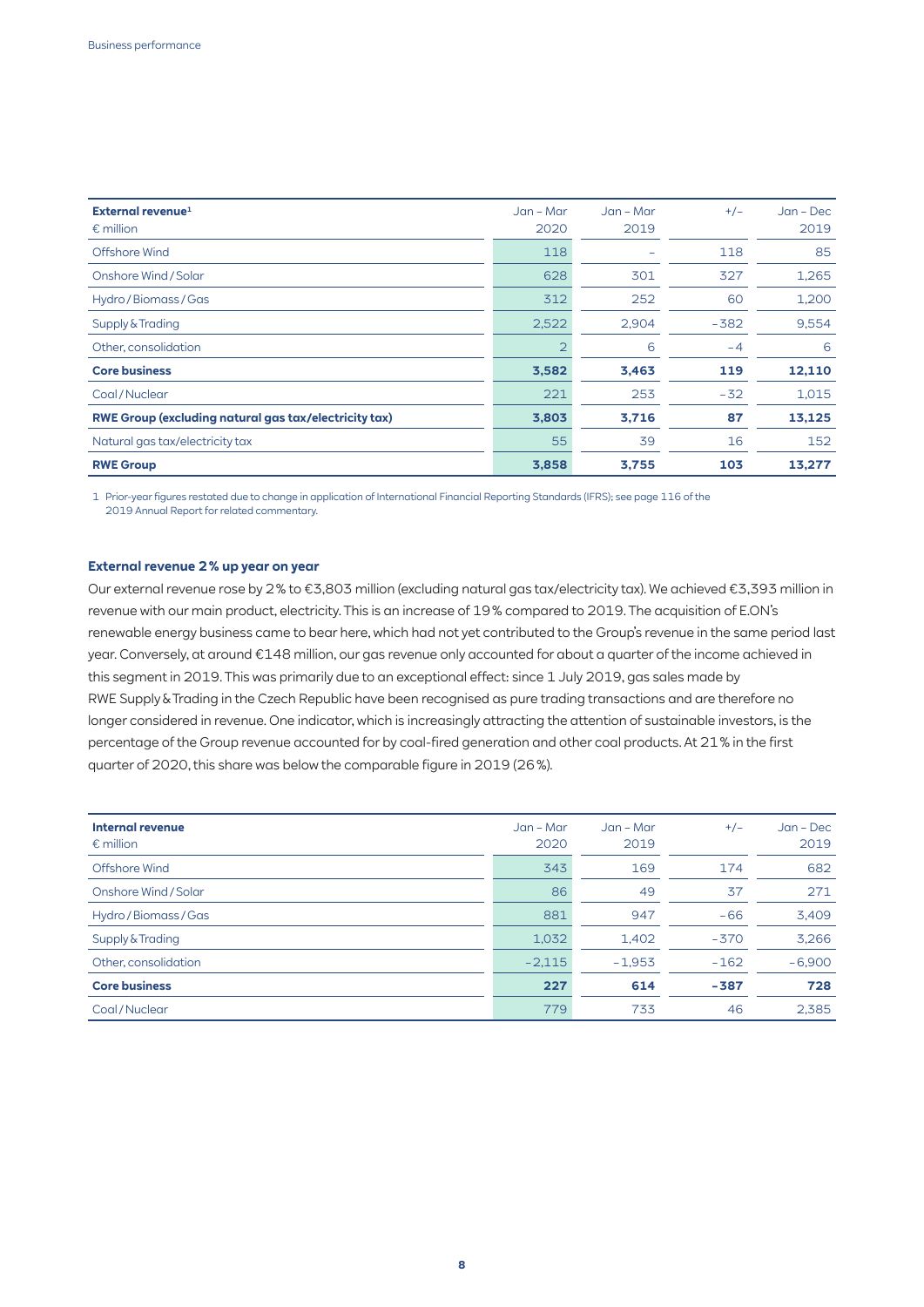| <b>Adjusted EBITDA</b><br>$\epsilon$ million | Jan - Mar<br>2020 | $Jan - Mar$<br>2019 | $+/-$  | $Jan - Dec$<br>2019 |
|----------------------------------------------|-------------------|---------------------|--------|---------------------|
| Offshore Wind                                | 431               | 164                 | 267    | 614                 |
| Onshore Wind / Solar                         | 209               | 88                  | 121    | 295                 |
| Hydro / Biomass / Gas                        | 217               | 112                 | 105    | 672                 |
| Supply & Trading                             | 170               | 271                 | $-101$ | 731                 |
| Other, consolidation                         | 3                 | 5                   | $-2$   | $-129$              |
| <b>Core business</b>                         | 1,030             | 640                 | 390    | 2,183               |
| Coal/Nuclear                                 | 282               | 184                 | 98     | 306                 |
| <b>RWE Group</b>                             | 1,312             | 824                 | 488    | 2,489               |

#### **Adjusted EBITDA rises to €1.3 billion**

In the period under review, our adjusted earnings before interest, taxes, depreciation and amortisation (adjusted EBITDA) amounted to €1,312 million. Of this, €1,030 million was attributable to our core business, with the remaining €282 million coming from the Coal / Nuclear segment. Our adjusted EBITDA surpassed the figure recorded in the same period in 2019 by €488 million, or 59 %, in part due to the first-time inclusion of the renewables business that we acquired from E.ON. The considerable increase in the utilisation of our wind farms and the reinstatement of the British capacity market also made a significant contribution to the rise in earnings. By contrast, we were unable to match the exceptional earnings of our trading business in 2019, despite a strong performance.

Earnings developed as follows by segment:

- Offshore Wind: We recorded €431 million in adjusted EBITDA in this segment. This represents a significant increase over last year's figure (€164 million), which did not yet contain the operations acquired from E.ON. Favourable wind conditions also had a major impact.
- Onshore Wind / Solar: Here too, we were able to increase our adjusted EBITDA substantially, by €121 million to €209 million, with the same factors coming into play as in the offshore wind business. The commissioning of new generation capacity also contributed to the rise in earnings.
- Hydro / Biomass / Gas: This segment's adjusted EBITDA rose by €105 million to €217 million, in part due to the increase in income from the commercial optimisation of our power plant dispatch. The reinstatement of the British capacity market also came to bear. Capacity payments of €42 million were received for the first quarter of 2020, whereas these payments were still suspended during the same period last year.
- Supply & Trading: Despite the sudden fall in commodity prices as a result of the corona crisis, our trading activities posted an extremely satisfactory result. However, we were unable to match the exceptional performance achieved last year. Adjusted EBITDA recorded by this segment therefore decreased by €101 million to €170 million.
- Coal / Nuclear: At €282 million, adjusted EBITDA improved by €98 million in this segment. The main reason for this development was that we realised higher wholesale prices for electricity generated by our lignite-fired and nuclear power plants than in 2019. We had already sold forward nearly all of the production of these plants in earlier years. Another positive effect stemmed from our acquisition in September 2019 of the minority interests in the Gundremmingen and Emsland nuclear power plants previously held by E.ON.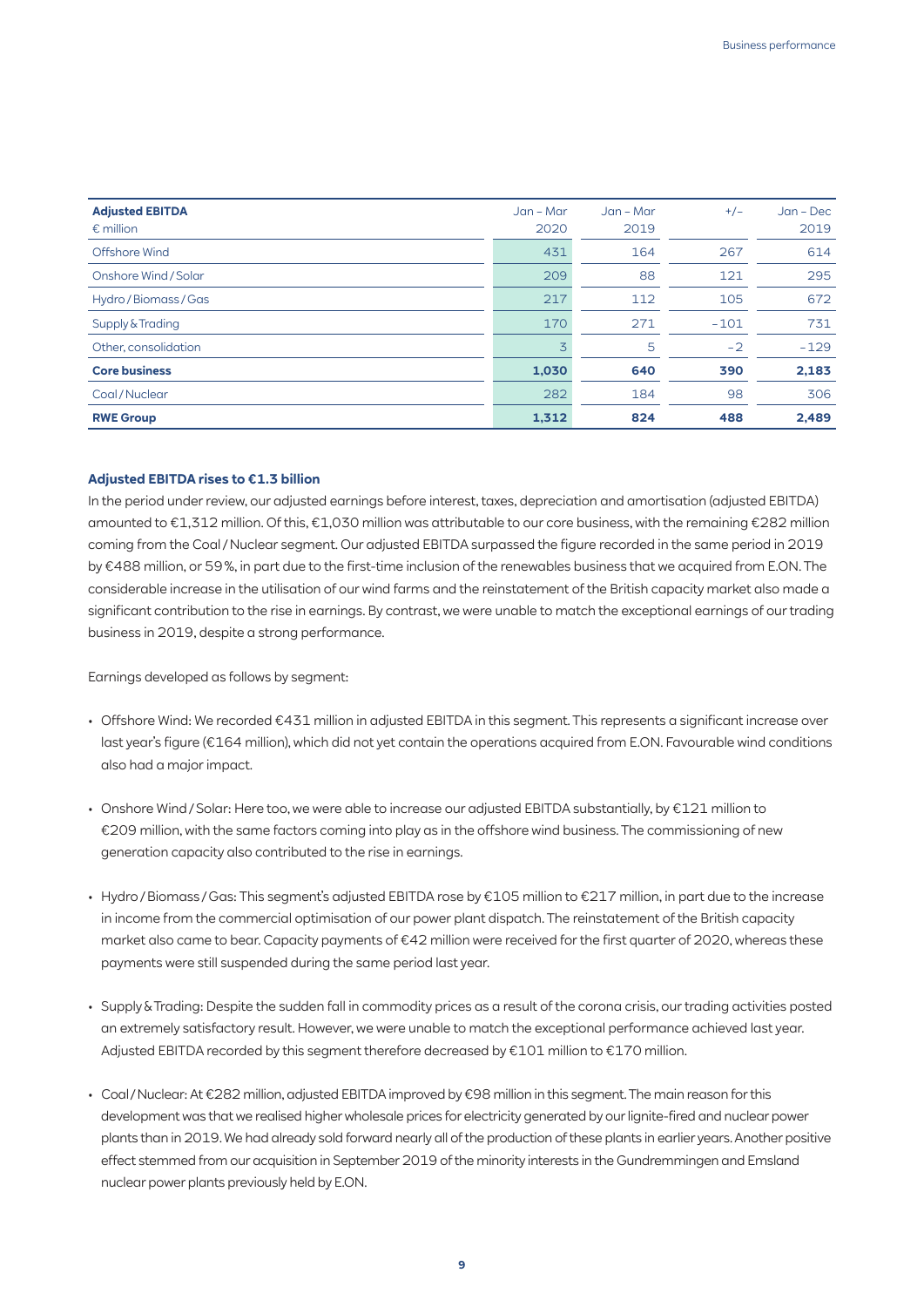| <b>Adjusted EBIT</b><br>$\epsilon$ million | Jan - Mar<br>2020 | $Jan - Mar$<br>2019 | $+/-$  | $Jan - Dec$<br>2019 |
|--------------------------------------------|-------------------|---------------------|--------|---------------------|
| Offshore Wind                              | 336               | 123                 | 213    | 377                 |
| Onshore Wind / Solar                       | 116               | 47                  | 69     | 59                  |
| Hydro / Biomass / Gas                      | 135               | 34                  | 101    | 342                 |
| Supply & Trading                           | 160               | 261                 | $-101$ | 691                 |
| Other, consolidation                       | $\overline{2}$    | 5                   | $-3$   | $-128$              |
| <b>Core business</b>                       | 749               | 470                 | 279    | 1,341               |
| Coal/Nuclear                               | 206               | 100                 | 106    | $-74$               |
| <b>RWE Group</b>                           | 955               | 570                 | 385    | 1,267               |

Our adjusted EBIT in the first quarter of 2020 totalled €955 million, surpassing the figure recorded in the same period in 2019 by €385 million, or 68 %. It differs from adjusted EBITDA by way of operating depreciation and amortisation, which amounted to €357 million in the period being reviewed (previous year: €254 million).

| <b>Non-operating result</b><br>$\epsilon$ million                                | $Jan - Mar$<br>2020 | Jan – Mar<br>2019 | $+/-$ | Jan – Dec<br>2019 |
|----------------------------------------------------------------------------------|---------------------|-------------------|-------|-------------------|
| Disposal result                                                                  | in 19               | 21                | $-22$ | 48                |
| Effects on income from the valuation of derivatives and inventories <sup>1</sup> | 430                 | $-47$             | 477   | 81                |
| Other                                                                            | $-4$                | 8                 | $-12$ | $-1.210$          |
| <b>Non-operating result</b>                                                      | 425                 | $-18$             | 443   | $-1.081$          |

1 Changed item designation (previously: 'impact of derivatives on earnings').

The non-operating result, in which we recognise certain factors which are not related to operations or the period being reviewed, amounted to €425 million, which was much more than in the first quarter of 2019 (-€18 million). This is essentially attributable to the item 'effects on income from the valuation of derivatives and inventories'. Here, we report temporary gains or losses that arise from the fact that IFRS stipulates that financial instruments used to hedge price risks be recognised at fair value as of the cut-off date, whereas the hedged underlying transactions may only be recognised with an effect on earnings once they are realised. In the period under review, this resulted in a strong contribution to earnings. Last year, we reported losses under this item. However, these were largely attributable to adverse effects of stored gas: although the gas had already been sold forward, we had to value our inventory at the lower spot prices as of the balancesheet date.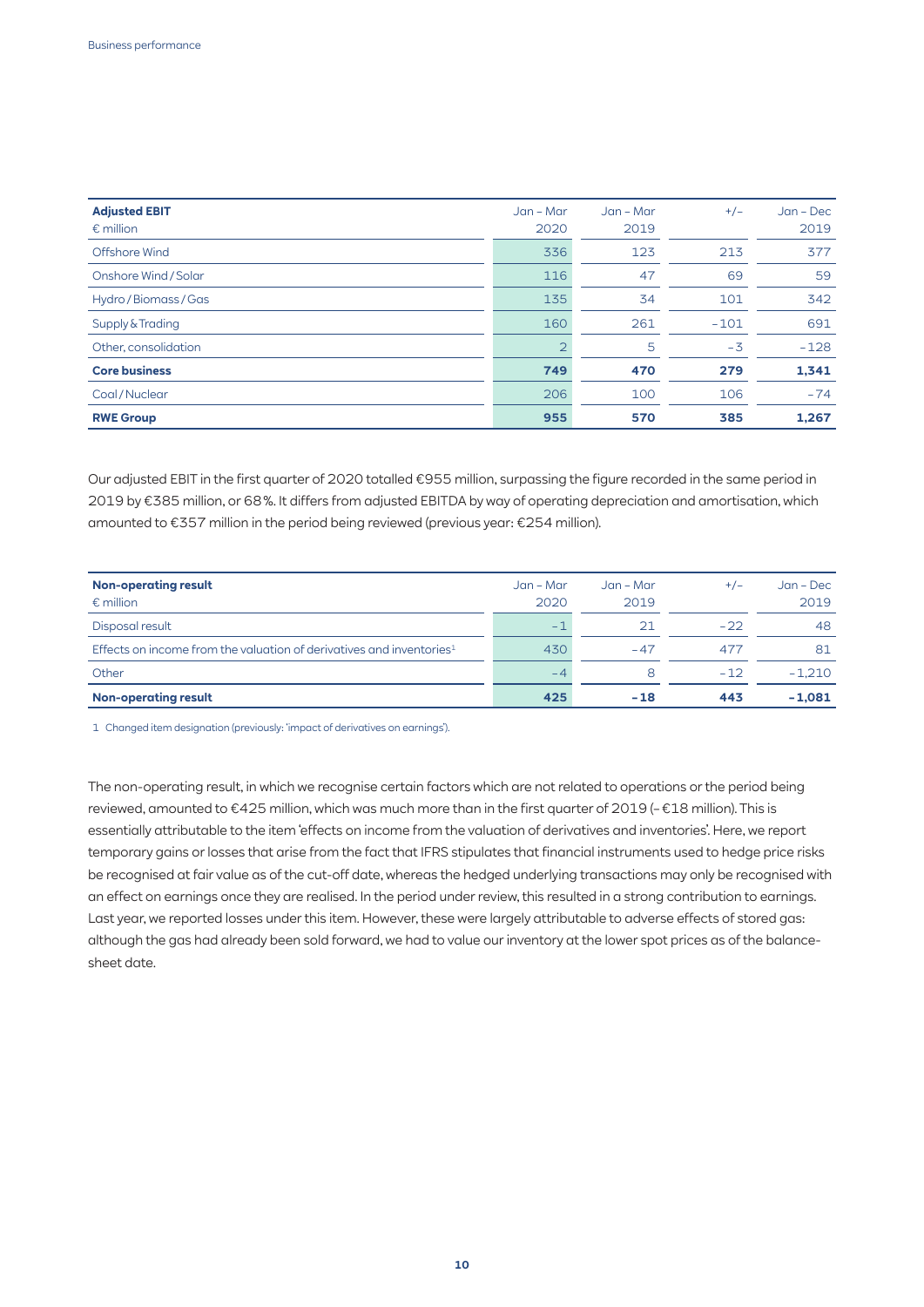| <b>Financial result</b><br>$\epsilon$ million     | $Jan - Mar$<br>2020 | $Jan - Mar$<br>2019 | $+/-$  | $Jan - Dec$<br>2019 |
|---------------------------------------------------|---------------------|---------------------|--------|---------------------|
| Interest income                                   | 35                  | 37                  | $-2$   | 185                 |
| Interest expenses                                 | $-86$               | $-52$               | $-34$  | $-258$              |
| <b>Net interest</b>                               | $-51$               | $-15$               | $-36$  | $-73$               |
| Interest accretion to non-current provisions      | $-114$              | $-136$              | 22     | $-881$              |
| of which: Interest accretion to mining provisions | $-100$              | $-30$               | $-70$  | $-581$              |
| Other financial result                            | $-202$              | 52                  | $-254$ | 16                  |
| <b>Financial result</b>                           | $-367$              | $-99$               | $-268$ | $-938$              |

Compared to 2019, our financial result deteriorated by €268 million to – €367 million. Its components changed as follows:

- Net interest declined by €36 million to – €51 million because interest expenses rose. The acquisition of E.ON's renewable energy business played a role. Consequently, we are stating interest expenses for the first time, which were incurred to finance onshore wind farms in the US.
- The interest accretion to non-current provisions curtailed the result by €114 million (previous year: €136 million). In the period under review, we took a one-off charge due to the reduction of the discount rate we use to calculate our mining provisions. The rise in the present value of the obligations, caused by the interest adjustment, was partly considered as an expense in the interest accretion. A similar effect came to bear on our nuclear provisions last year.
- The 'other financial result' deteriorated by €254 million to – €202 million. We suffered losses on our portfolio of securities due to the negative impact of the corona crisis on the capital markets, having achieved gains in the same quarter last year. In addition, unfavourable interest and exchange rate developments weighed on income from financial transactions.

Owing to the aforementioned developments, income before taxes from our continuing operations amounted to €1,013 million (previous year: €453 million). Taxes on income amounted to €290 million, which corresponds to an effective tax rate of 29 %. The increase in this rate compared to 2019 (17 %) is due to the fact that greater losses were incurred in the RWE AG tax group, for which we were not able to capitalise deferred taxes. Deferred tax assets are an entitlement to future tax reductions resulting from differences in the recognition and/or measurement of assets and liabilities between the tax and IFRS balance sheets. The capitalisation of deferred taxes is subject to the prerequisite that taxable profits arise in future fiscal periods which allow the tax reduction to be used. This is currently not foreseeable for RWE AG's tax group. After taxes, income achieved by our continuing operations totalled €723 million (previous year: €375 million).

Income from discontinued operations amounted to €30 million. This is attributable to our stake in Slovakian energy provider VSE, which we intend to divest as part of the asset swap with E.ON. In the same period last year (€1,013 million), this income still contained the contribution of all the discontinued innogy operations which were sold, with the exception of VSE, in September 2019 (see page 45 of the 2019 Annual Report).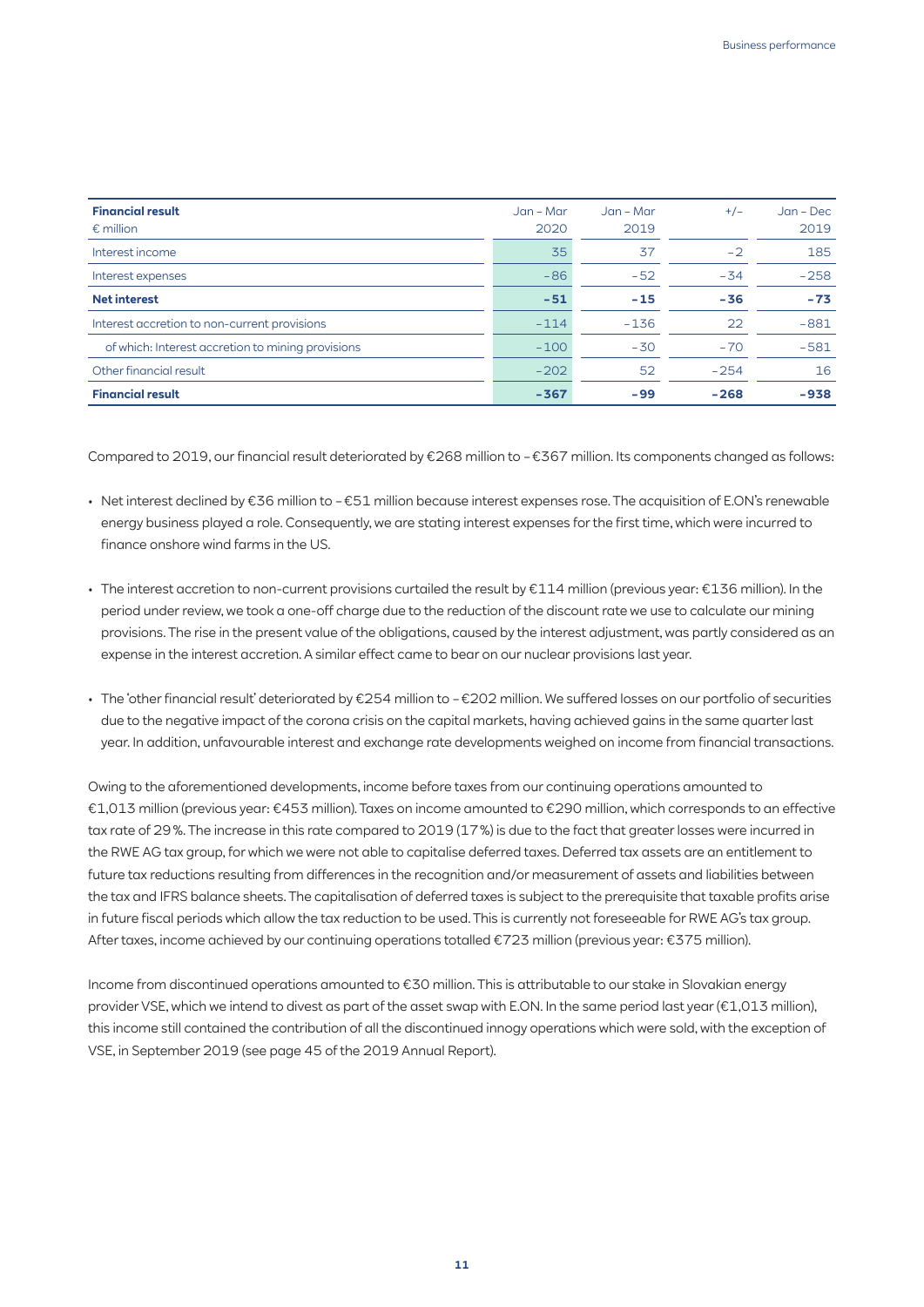| <b>Reconciliation to net income</b><br>$\epsilon$ million  | Jan - Mar<br>2020 | Jan - Mar<br>2019 | $+/-$  | Jan - Dec<br>2019 |
|------------------------------------------------------------|-------------------|-------------------|--------|-------------------|
| <b>Adjusted EBITDA</b>                                     | 1,312             | 824               | 488    | 2,489             |
| Operating depreciation, amortisation and impairment losses | $-357$            | $-254$            | $-103$ | $-1,222$          |
| <b>Adjusted EBIT</b>                                       | 955               | 570               | 385    | 1,267             |
| Non-operating result                                       | 425               | $-18$             | 443    | $-1,081$          |
| <b>Financial result</b>                                    | $-367$            | $-99$             | $-268$ | $-938$            |
| Income from continuing operations before taxes             | 1,013             | 453               | 560    | $-752$            |
| Taxes on income                                            | $-290$            | $-78$             | $-212$ | 92                |
| <b>Income from continuing operations</b>                   | 723               | 375               | 348    | -660              |
| Income from discontinued operations                        | 30                | 1,013             | $-983$ | 9,816             |
| Income                                                     | 753               | 1,388             | $-635$ | 9,156             |
| of which:                                                  |                   |                   |        |                   |
| Non-controlling interests                                  | 25                | 412               | $-387$ | 643               |
| RWE AG hybrid capital investors' interest                  |                   | 15                | $-15$  | 15                |
| Net income/income attributable to RWE AG shareholders      | 728               | 961               | $-233$ | 8,498             |
| <b>Adjusted net income</b>                                 | 603               |                   |        |                   |

Non-controlling interests in income decreased by €387 million to €25 million because we sold our 76.8 % stake in innogy in September 2019.

In the first quarter of 2020, there were no more outstanding hybrid bonds which would be classified as equity pursuant to IFRS. Accordingly, the portion of earnings attributable to hybrid capital investors was zero. Last year, it amounted to €15 million, which related to our £750 million hybrid bond, which was called on 20 March 2019.

The RWE Group's net income amounted to €728 million (previous year: €961 million). Based on the 614.7 million RWE shares outstanding, this corresponded to earnings per share of €1.18 (previous year: €1.56).

Adjusted net income totalled €603 million. This figure differs from net income according to IFRS in that the non-operating result, which reflects exceptional items, and other major non-recurrent effects are deducted from it. We did not calculate adjusted net income for 2019 because this figure would have been of limited informational value due to the significant one-off effects of the asset swap with E.ON.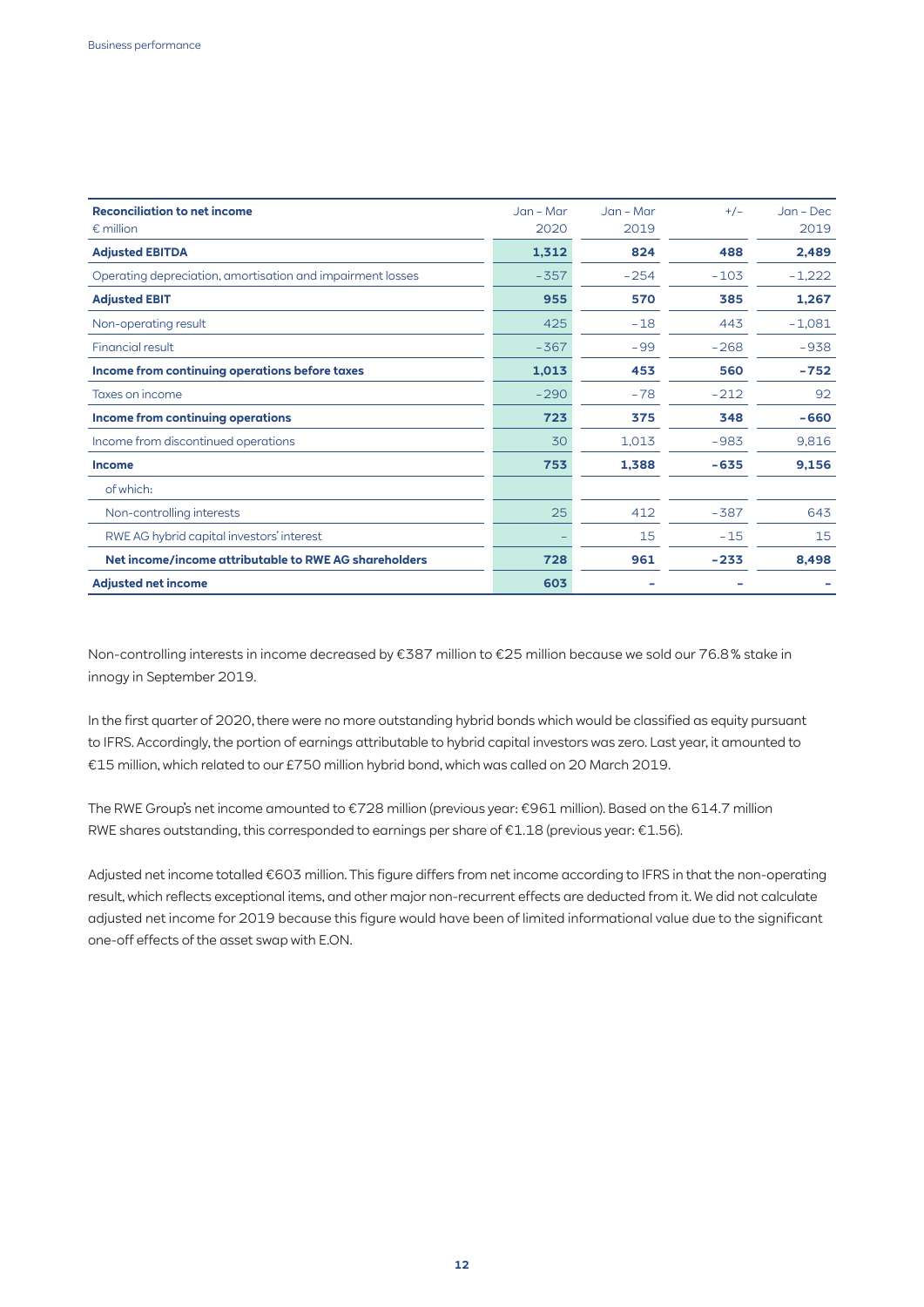| Capital expenditure on property, plant and equipment<br>and on intangible assets $1$<br>$\epsilon$ million | $Jan - Mar$<br>2020 | Jan - Mar<br>2019 | $+/-$          | $Jan - Dec$<br>2019 |
|------------------------------------------------------------------------------------------------------------|---------------------|-------------------|----------------|---------------------|
| Offshore Wind                                                                                              | 159                 | 63                | 96             | 492                 |
| Onshore Wind / Solar                                                                                       | 220                 | 34                | 186            | 752                 |
| Hydro / Biomass / Gas                                                                                      | 37                  | 39                | $-2$           | 212                 |
| Supply & Trading                                                                                           | 10                  | 3                 |                | 29                  |
| Other, consolidation                                                                                       |                     | $-1$              | $\overline{2}$ | $-3$                |
| <b>Core business</b>                                                                                       | 427                 | 138               | 289            | 1,482               |
| Coal/Nuclear                                                                                               | 39                  | 50                | $-11$          | 281                 |
| <b>RWE Group</b>                                                                                           | 466                 | 188               | 278            | 1,767 <sup>2</sup>  |

1 Table only shows cash investments. Prior-year figures restated accordingly.

2 Including a €4 million consolidation effect between the core business and the Coal / Nuclear segment.

| Capital expenditure on financial assets <sup>1</sup><br>$\epsilon$ million | Jan - Mar<br>2020 | Jan - Mar<br>2019 | $+/-$ | $Jan - Dec$<br>2019 |
|----------------------------------------------------------------------------|-------------------|-------------------|-------|---------------------|
| Offshore Wind                                                              |                   |                   |       |                     |
| Onshore Wind / Solar                                                       | 6                 | 5                 |       | 46                  |
| Hydro / Biomass / Gas                                                      | 118               |                   | 117   | $\overline{2}$      |
| Supply & Trading                                                           |                   |                   |       | 68                  |
| Other, consolidation                                                       |                   |                   |       | $-112$              |
| <b>Core business</b>                                                       | 126               | 6                 | 120   | 4                   |
| Coal/Nuclear                                                               |                   |                   |       |                     |
| <b>RWE Group</b>                                                           | 126               | 6                 | 120   | 4                   |

1 Table only shows cash investments. Prior-year figures restated accordingly.

#### **Capital expenditure three times as high as in prior-year period**

In the first quarter of 2020, capital expenditure amounted to €592 million (previous year: €194 million). Unlike in the past, we now only focus on capital expenditure with an effect on cash in our financial reporting. We spent €466 million on property, plant and equipment. This is a notable increase compared to 2019 (€188 million). The first-time inclusion of investments in the renewable energy business received from E.ON came to bear here. However, capital expenditure on property, plant and equipment in our core business increased even without this effect, in part because we are currently building the Triton Knoll wind farm in the UK North Sea. Our capital spending on financial assets amounted to €126 million, which was also well above the prior-year figure (€6 million). The acquisition of the King's Lynn gas-fired power plant came to bear here. Please see page 2 for more information on this transaction.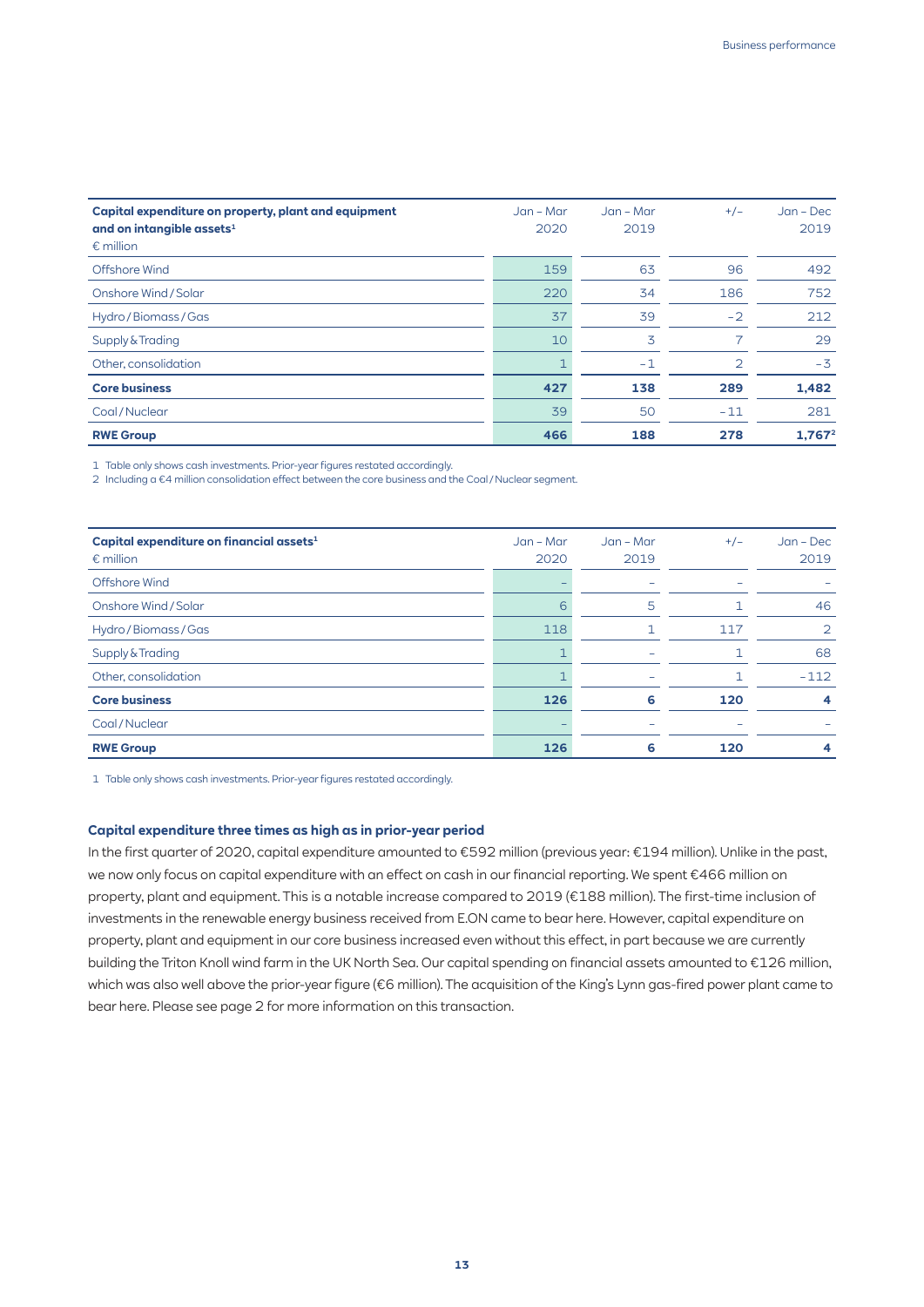| Cash flow statement <sup>1</sup><br>$\epsilon$ million                                                  | Jan - Mar<br>2020 | Jan – Mar<br>2019 | $+/-$    | $Jan - Dec$<br>2019 |
|---------------------------------------------------------------------------------------------------------|-------------------|-------------------|----------|---------------------|
| Funds from operations                                                                                   | 1,075             | 386               | 689      | 1,809               |
| Change in working capital                                                                               | $-2,277$          | $-2,163$          | $-114$   | $-2,786$            |
| Cash flows from operating activities of continuing operations                                           | $-1,202$          | $-1,777$          | 575      | $-977$              |
| Cash flows from investing activities of continuing operations                                           | 538               | 2,047             | $-1,509$ | 474                 |
| Cash flows from financing activities of continuing operations                                           | 275               | 1,277             | $-1,002$ | 189                 |
| Effects of changes in foreign exchange rates and other<br>changes in value on cash and cash equivalents | $-10$             | 15                | $-25$    | 13                  |
| Total net changes in cash and cash equivalents                                                          | $-399$            | 1,562             | $-1,961$ | $-301$              |
|                                                                                                         |                   |                   |          |                     |
| Cash flows from operating activities of continuing operations                                           | $-1,202$          | $-1,777$          | 575      | $-977$              |
| Minus capital expenditure                                                                               | $-592$            | $-194$            | $-398$   | $-1,771$            |
| Plus proceeds from divestitures/asset disposals                                                         | 41                | 39                | 2        | 695                 |
| <b>Free cash flow</b>                                                                                   | $-1,753$          | $-1,932$          | 179      | $-2,053$            |

1 All items solely relate to continuing operations.

#### **Operating cash flow: significant charges from collateral for commodity forward transactions**

Our continuing operations generated cash flows from operating activities of -€1,202 million (previous year: -€1,777 million). This was mainly due to transactions reflected in the change in net working capital. Cash outflows related to variation margins concerning forward transactions in electricity, commodities and  $CO<sub>2</sub>$  certificates had a substantial impact in this regard. Variation margins are payments with which transaction partners offset profit and loss positions resulting from the daily revaluation of active contracts. However, their influence on cash flows is temporary and reverses once the transactions are realised. Compensation payments for active contracts and the maturing of contracts for which we previously received variation margins put a strain on our liquidity in the first quarter of 2020.

Investing activities of continuing operations generated a cash flow of €538 million (previous year: €2,047 million). Proceeds from sales of securities were the main contributing factor, whereas the capital expenditure on property, plant and equipment and on financial assets presented earlier had an opposite effect.

Financing activities of our continuing operations led to cash flows of €275 million (previous year: €1,277 million). In the period under review, financial debt issuances exceeded redemptions, resulting in net cash inflows of €284 million. This was contrasted by dividend payments to co-owners of fully consolidated RWE companies amounting to €9 million.

On balance, the aforementioned cash flows from operating, investing and financing activities decreased our cash and cash equivalents by €399 million.

Our free cash flow amounted to – €1,753 million (previous year: – €1,932 million). It reflected the cash outflow resulting from operating activities as well as from capital expenditure on property, plant and equipment and financial assets.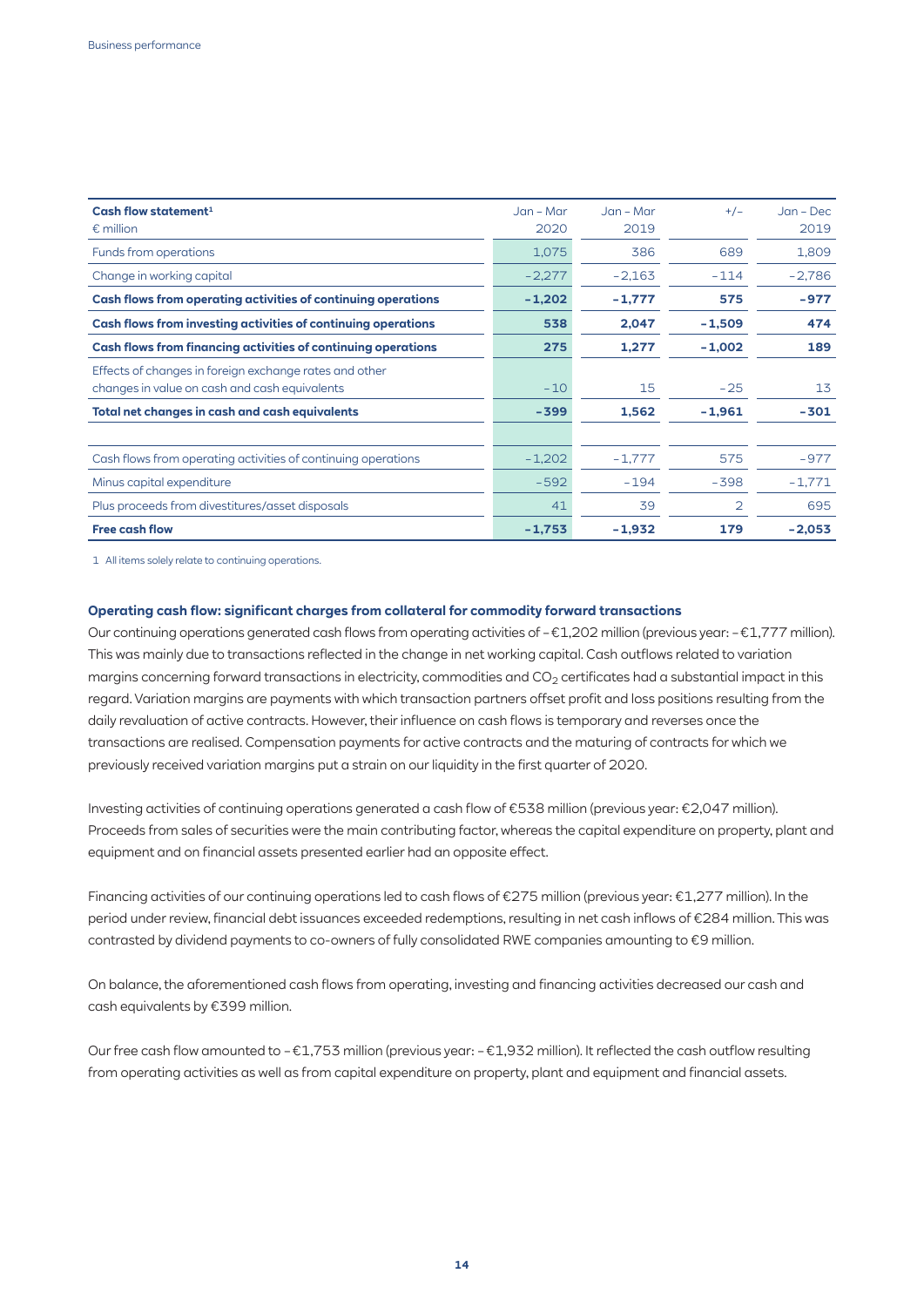| Net debt <sup>1</sup>                                         | 31 Mar 2020 | 31 Dec 2019    | $+/-$    |
|---------------------------------------------------------------|-------------|----------------|----------|
| $\epsilon$ million                                            |             |                |          |
| Cash and cash equivalents                                     | 2,793       | 3,192          | $-399$   |
| Marketable securities                                         | 2,123       | 3.523          | $-1.400$ |
| Other financial assets                                        | 2,945       | 2.383          | 562      |
| <b>Financial assets</b>                                       | 7,861       | 9,098          | $-1,237$ |
| Bonds, other notes payable, bank debt, commercial paper       | 3,181       | 2,466          | 715      |
| Hedging of bond currency risk                                 |             | $\overline{7}$ | $-7$     |
| Other financial liabilities                                   | 3,543       | 3,268          | 275      |
| <b>Financial liabilities</b>                                  | 6,724       | 5.741          | 983      |
| Minus 50% of the hybrid capital recognised as debt            | $-562$      | $-562$         |          |
| Net financial assets (including correction of hybrid capital) | 1,699       | 3,919          | $-2,220$ |
| Provisions for pensions and similar obligations               | 3,406       | 3,446          | $-40$    |
| Minus surplus of plan assets over benefit obligations         | $-712$      | $-153$         | $-559$   |
| Provisions for nuclear waste management                       | 6,658       | 6.723          | $-65$    |
| Provisions for dismantling wind farms                         | 1,032       | 951            | 81       |
| Net debt of continuing operations                             | 8,685       | 7,048          | 1,637    |
| Net debt of discontinued operations                           | 261         | 232            | 29       |
| Net debt                                                      | 8,946       | 7.280          | 1,666    |

1 New definition of net debt: see commentary in the text.

#### **Higher net debt due to negative free cash flow**

As of 31 March 2020, our net debt amounted to €8,946 million. Of this total, €8,685 million was attributable to our continuing operations, with €261 million being related to the stake in the Slovakian energy provider VSE, which is for sale. We have redefined net debt in our financial reporting on the current fiscal year. It no longer contains our mining provisions, which essentially cover our obligations to recultivate opencast mining areas. The assets we use to cover these provisions are also disregarded, in particular our €2.6 billion claim for damages from the lignite phaseout against the state. Our net debt rose by €1,666 million compared to last year's figure, which was adjusted accordingly. This was primarily due to negative free cash flow. The reduction in the net present values of our pension obligations caused by a rise in discount rates had a debt-reducing effect. This led to an increase in the surplus of plan assets over benefit obligations of €559 million despite the negative effects of the corona crisis on the plan assets.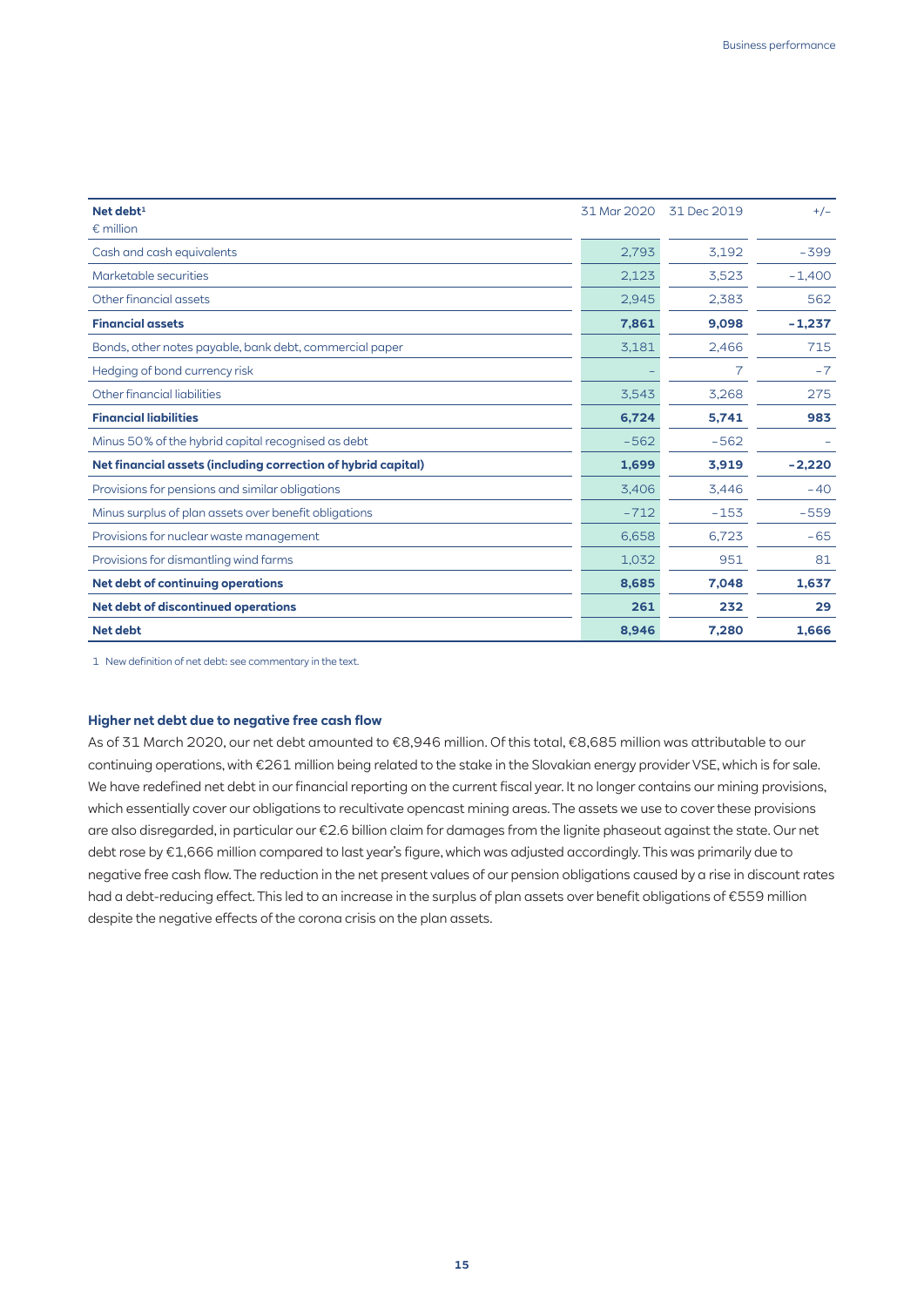## Outlook for 2020

#### **Due to corona crisis, IMF anticipates substantial decline in economic output**

In view of the corona crisis, economic experts have made major downward adjustments to their growth expectations for 2020. As it remains uncertain how successfully the virus can be controlled and how long public life will be limited, current forecasts have an unusually wide range of fluctuation. Estimates regarding world economic output run the gamut from – 0.5 % to – 7 %. The prognosis of the International Monetary Fund (IMF) is – 3 %. The IMF's economists believe that German gross domestic product will decline by 7 %. They have similar forecasts for the Netherlands (– 7.5 %), the United Kingdom (– 6.5 %) and the USA (– 6 %).

#### **Power consumption much lower than in 2019**

Demand for electricity will track the drop in economic output. Based on the above economic forecast by the IMF, we expect declines of between 5 % and 6 % for the aforementioned RWE core markets. The dampening effect of the corona crisis on demand for energy is already reflected in the steep drop in wholesale electricity prices. It is uncertain when prices will recover.

#### **RWE risk exposure limited thanks to early electricity forward sales**

The development outlined above will have little influence on our earnings this year, as we have sold forward nearly all of our electricity production for 2020 at firm conditions. These transactions were conducted up to three years in advance. We see minor risks resulting from volume reductions and payment defaults only in connection with direct supplies to key accounts of RWE Supply & Trading. The considerable share of our earnings from the regulated renewable energy business will have a stabilising effect. Furthermore, this fiscal year we will benefit from the very high load factors of our wind turbines so far.

| <b>Forecast</b><br>$\epsilon$ million | 2019 actual | Outlook for 2020 |
|---------------------------------------|-------------|------------------|
| <b>Adjusted EBITDA</b>                | 2,489       | $2,700 - 3,000$  |
| of which:                             |             |                  |
| Core business                         | 2,183       | $2,150 - 2,450$  |
| of which:                             |             |                  |
| Offshore Wind                         | 614         | $900 - 1,100$    |
| Onshore Wind/Solar                    | 295         | $500 - 600$      |
| Hydro / Biomass / Gas                 | 672         | $550 - 650$      |
| Supply & Trading                      | 731         | $150 - 350$      |
| Coal/Nuclear                          | 306         | $500 - 600$      |
| <b>Adjusted EBIT</b>                  | 1,267       | $1,200 - 1,500$  |
| Adjusted net income                   | -           | $850 - 1,150$    |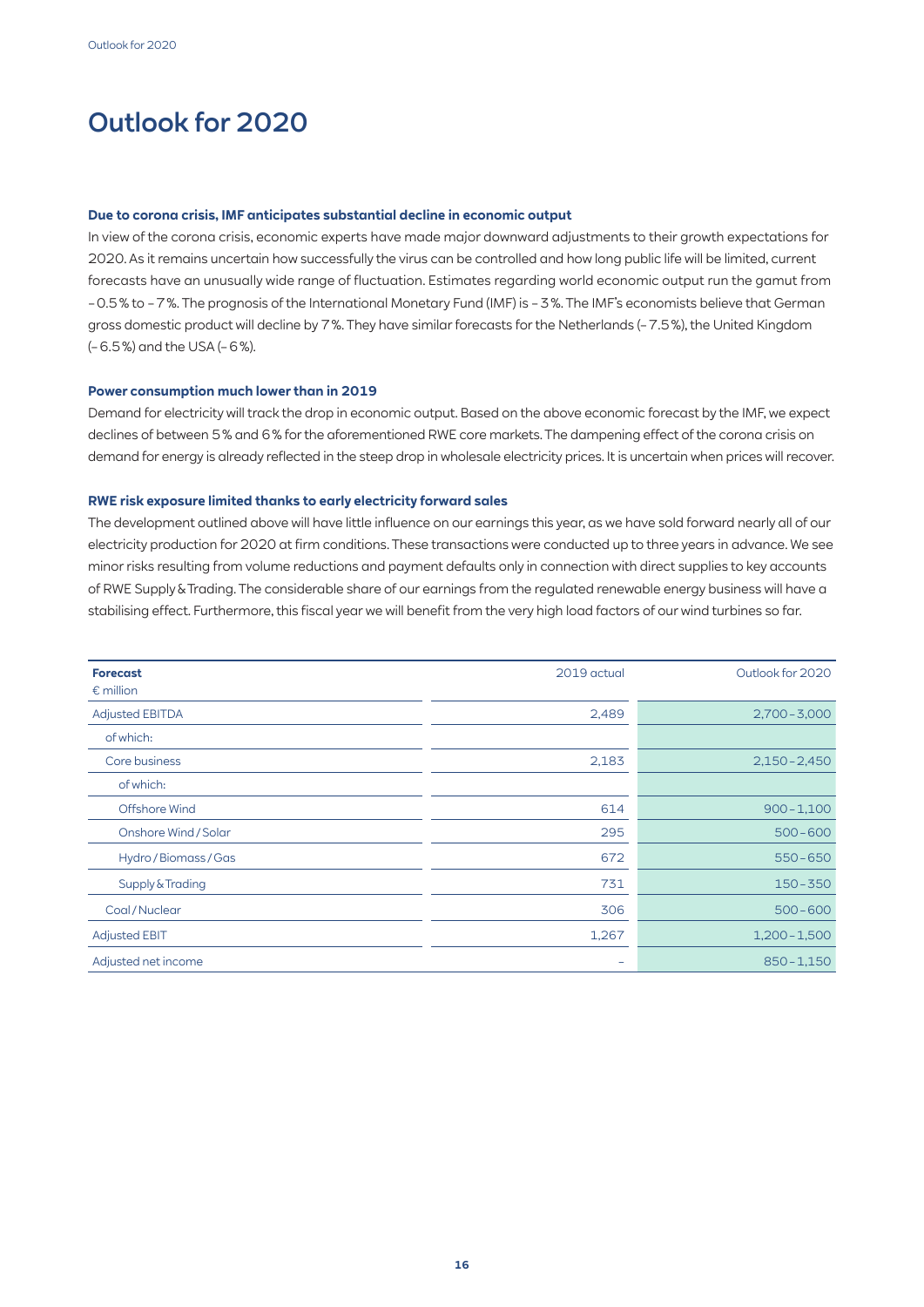#### **RWE confirms earnings forecast for 2020**

We uphold the earnings outlook for the current fiscal year which we published on pages 94 et seq. of our 2019 Annual Report and is presented in the table on the previous page. We expect adjusted EBITDA for 2020 of €2,700 million to €3,000 million (previous year: €2,489 million), with €2,150 million to €2,450 million coming from the core business. Assuming operating depreciation and amortisation of about €1,500 million, the Group's adjusted EBIT is estimated to total between €1,200 million and €1,500 million (previous year: €1,267 million). We continue to anticipate adjusted net income of €850 million to €1,150 million. We also confirm the earnings forecast for the segments.

#### **Capital expenditure on property, plant and equipment markedly up on previous year**

Our outlook in respect of capital spending is also unchanged. Our capital expenditure on property, plant and equipment and intangible assets will be much higher than in 2019 (€2,090 million). The full-year inclusion of the renewable energy business received from E.ON in our consolidated figures will come to bear here. However, capital expenditure on property, plant and equipment in our core business will probably increase even without this effect, because we are building several large-scale wind farms, for example Triton Knoll in the British North Sea. We plan to spend €200 million to €300 million outside of the core business in the Coal / Nuclear segment. These funds are primarily being used to maintain our power plants and opencast mines.

#### **Ratio of net debt to adjusted EBITDA: probably below upper limit of 3.0**

One of our main management parameters is the ratio of net debt to adjusted EBITDA of the core business, also referred to as the leverage factor. We calculate this key performance indicator based on a new definition of net debt, which has been provided on page 15. We set the long-term upper limit for the leverage factor at 3.0 and are confident of being able to comply with it in the current fiscal year. However, if commodity prices develop unfavourably, leading to substantial cash outflows from variation margins, we cannot rule out slightly exceeding the 3.0 mark temporarily.

#### **Dividend for fiscal 2020**

Our dividend policy is in line with the principle of economic sustainability. Irrespective of the development of the corona crisis, the Executive Board intends to pay a dividend of €0.85 per share for fiscal 2020, which is slightly higher than for 2019. It is envisaged that the dividend payment will continue rising steadily in line with the development of our core business in the following years.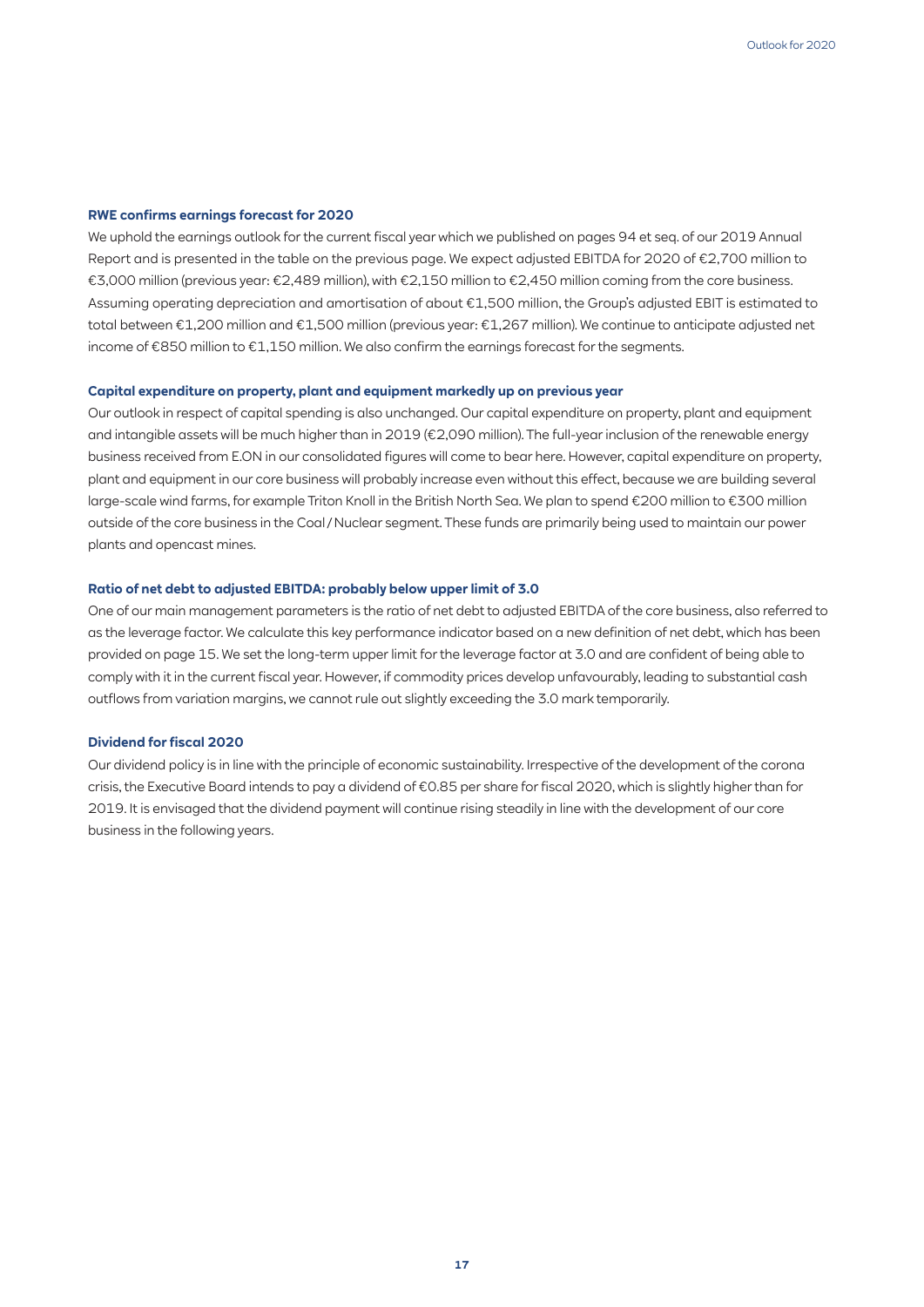## Interim consolidated financial statements (condensed)

## Income statement

|                                                                 | Jan - Mar    | $Jan - Mar$ |
|-----------------------------------------------------------------|--------------|-------------|
| $\epsilon$ million                                              | 2020         | 20191       |
| Revenue (including natural gas tax/electricity tax)             | 3,858        | 3,755       |
| Natural gas tax/electricity tax                                 | $-55$        | $-39$       |
| <b>Revenue</b>                                                  | 3,803        | 3,716       |
| Cost of materials                                               | $-2,064$     | $-2,666$    |
| Staff costs                                                     | $-571$       | $-523$      |
| Depreciation, amortisation and impairment losses                | $-358$       | $-254$      |
| Other operating result                                          | 460          | 188         |
| Income from investments accounted for using the equity method   | 109          | 62          |
| Other income from investments                                   | $\mathbf{1}$ | 29          |
| <b>Financial income</b>                                         | 439          | 200         |
| Finance costs                                                   | $-806$       | $-299$      |
| Income from continuing operations before tax                    | 1,013        | 453         |
| Taxes on income                                                 | $-290$       | $-78$       |
| <b>Income from continuing operations</b>                        | 723          | 375         |
| Income from discontinued operations                             | 30           | 1,013       |
| Income                                                          | 753          | 1,388       |
| of which: non-controlling interests                             | 25           | 412         |
| of which: RWE AG hybrid capital investors' interest             |              | 15          |
| of which: net income/income attributable to RWE AG shareholders | 728          | 961         |
| Basic and diluted earnings per share in $\epsilon$              | 1.18         | 1.56        |
| of which: from continuing operations in $\epsilon$              | 1.15         | 0.52        |
| of which: from discontinued operations in €                     | 0.03         | 1.04        |

1 Figures restated: in the first quarter of 2019, the implementation of the failed own use IFRS IC agenda decision drove down revenue and the cost of materials by €153 million each; see page 116 of the 2019 Annual Report for related commentary.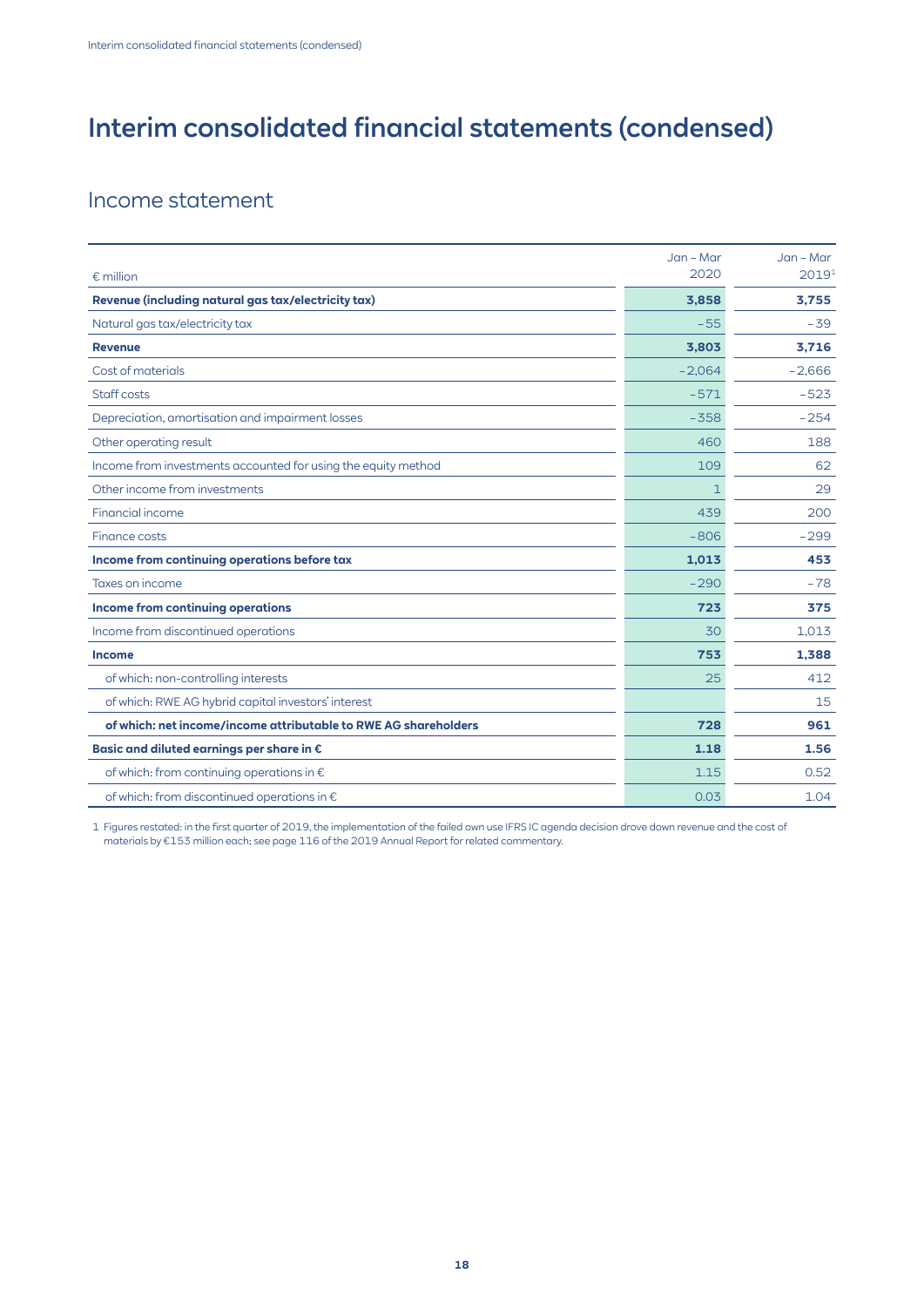# Statement of comprehensive income

|                                                                                         | Jan – Mar | Jan - Mar |
|-----------------------------------------------------------------------------------------|-----------|-----------|
| Amounts after tax - $\epsilon$ million                                                  | 2020      | 2019      |
| Income                                                                                  | 753       | 1,388     |
| Actuarial gains and losses of defined benefit pension plans and similar obligations     | 441       | $-82$     |
| Fair valuation of equity instruments                                                    | $-165$    | 104       |
| Income and expenses recognised in equity, not to be reclassified through profit or loss | 276       | 22        |
| Currency translation adjustment                                                         | $-358$    | 105       |
| Fair valuation of debt instruments                                                      | $-35$     | 34        |
| Fair valuation of financial instruments used for hedging purposes                       | 117       | $-1,344$  |
| Income and expenses of investments accounted for using the equity method (pro rata)     | $-2$      |           |
| Income and expenses recognised in equity, to be reclassified through                    |           |           |
| profit or loss in the future                                                            | $-278$    | $-1,205$  |
| Other comprehensive income                                                              | $-2$      | $-1,183$  |
| <b>Total comprehensive income</b>                                                       | 751       | 205       |
| of which: attributable to RWE AG shareholders                                           | 738       | $-158$    |
| of which: attributable to RWE AG hybrid capital investors                               |           | 15        |
| of which: attributable to non-controlling interests                                     | 13        | 348       |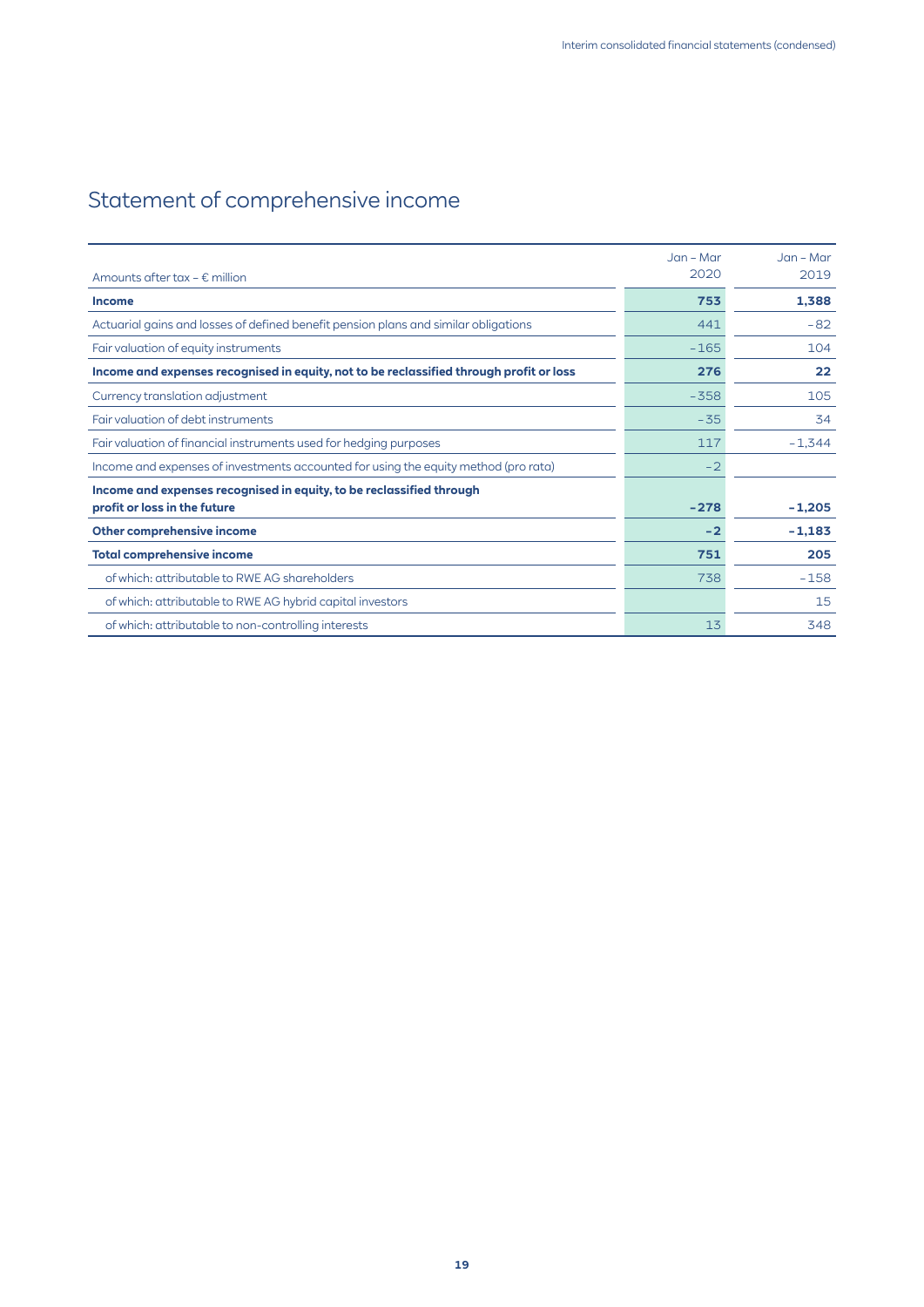## Balance sheet

| <b>Assets</b>                                     | 31 Mar 2020 | 31 Dec 2019 |
|---------------------------------------------------|-------------|-------------|
| $\epsilon$ million                                |             |             |
| <b>Non-current assets</b>                         |             |             |
| Intangible assets                                 | 4,699       | 4,809       |
| Property, plant and equipment                     | 19,297      | 19,097      |
| Investments accounted for using the equity method | 3,187       | 3,236       |
| Other non-current financial assets                | 4,314       | 4,391       |
| Receivables and other assets                      | 4,574       | 3,712       |
| Deferred taxes                                    | 543         | 706         |
|                                                   | 36,614      | 35,951      |
| <b>Current assets</b>                             |             |             |
| Inventories                                       | 1,065       | 1,585       |
| Trade accounts receivable                         | 3,272       | 3,621       |
| Receivables and other assets                      | 21,582      | 15,311      |
| Marketable securities                             | 1,867       | 3,258       |
| Cash and cash equivalents                         | 2,793       | 3,192       |
| Assets held for sale                              | 1,347       | 1,274       |
|                                                   | 31,926      | 28,241      |
|                                                   | 68,540      | 64,192      |

| <b>Equity and liabilities</b><br>$\epsilon$ million | 31 Mar 2020 | 31 Dec 2019 |
|-----------------------------------------------------|-------------|-------------|
|                                                     |             |             |
| <b>Equity</b>                                       |             |             |
| <b>RWE AG shareholders' interest</b>                | 16,745      | 16,945      |
| Non-controlling interests                           | 506         | 503         |
|                                                     | 17,251      | 17,448      |
| <b>Non-current liabilities</b>                      |             |             |
| Provisions                                          | 18,965      | 18,936      |
| <b>Financial liabilities</b>                        | 4,091       | 3,924       |
| Other liabilities                                   | 2,144       | 1,899       |
| Deferred taxes                                      | 2,060       | 2,259       |
|                                                     | 27,260      | 27,018      |
| <b>Current liabilities</b>                          |             |             |
| Provisions                                          | 2,655       | 2,638       |
| <b>Financial liabilities</b>                        | 2,633       | 1,810       |
| Trade accounts payable                              | 2,286       | 2,987       |
| Other liabilities                                   | 15,948      | 11,781      |
| Liabilities held for sale                           | 507         | 510         |
|                                                     | 24,029      | 19,726      |
|                                                     | 68,540      | 64,192      |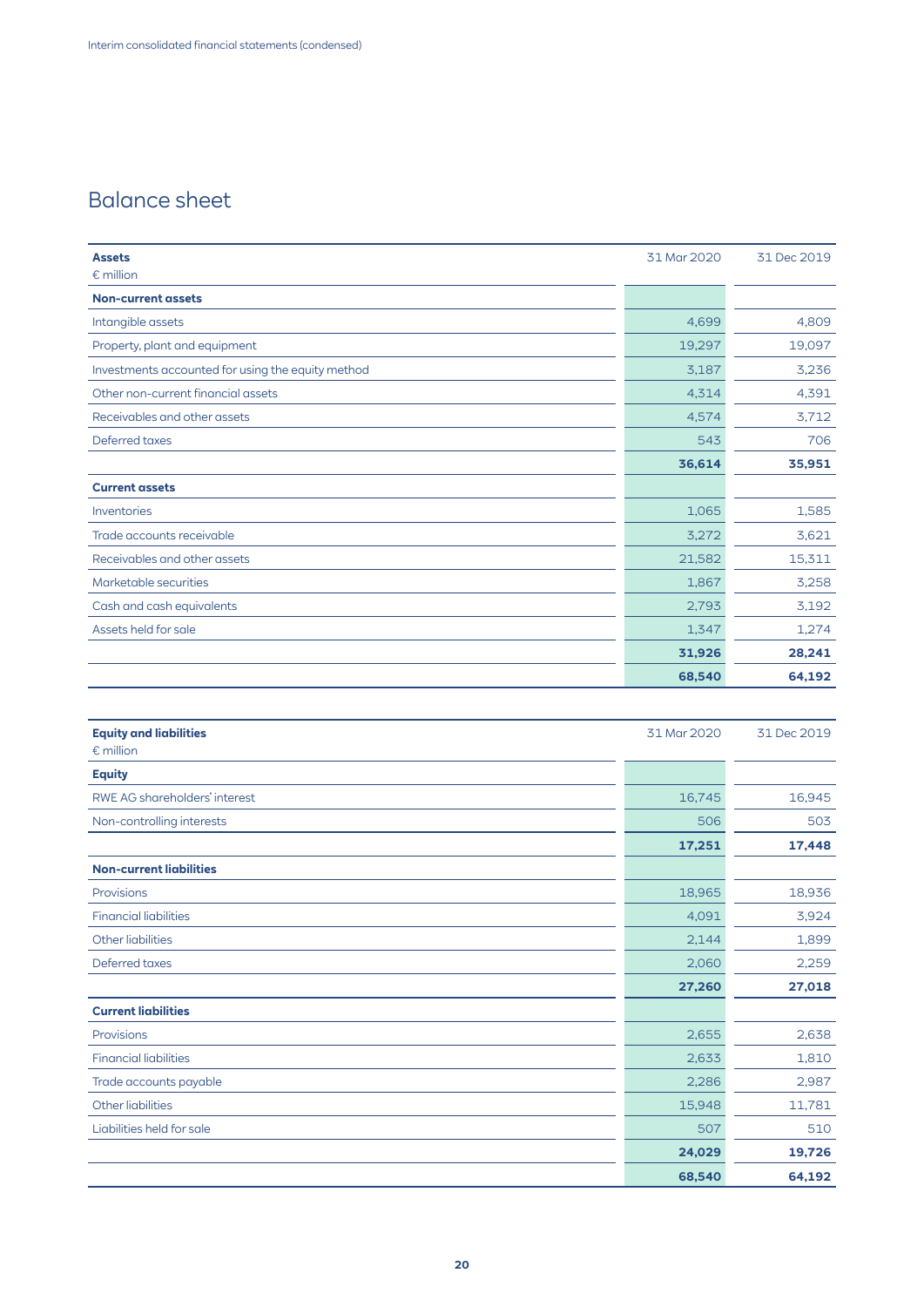## Cash flow statement

| $\epsilon$ million                                                                                                  | Jan - Mar<br>2020 | Jan - Mar<br>2019 |
|---------------------------------------------------------------------------------------------------------------------|-------------------|-------------------|
| Income from continuing operations                                                                                   | 723               | 375               |
| Depreciation, amortisation and impairment losses/write-backs                                                        | 304               | 255               |
| Changes in provisions                                                                                               | 35                | $-97$             |
| Deferred taxes/non-cash income and expenses/income from disposal of<br>non-current assets and marketable securities | 13                | $-147$            |
| Changes in working capital                                                                                          | $-2,277$          | $-2,163$          |
| Cash flows from operating activities of continuing operations                                                       | $-1,202$          | $-1,777$          |
| Cash flows from operating activities of discontinued operations                                                     | $-11$             | $-1,278$          |
| <b>Cash flows from operating activities</b>                                                                         | $-1,213$          | $-3,055$          |
| Cash flows from investing activities of continuing operations <sup>1</sup>                                          | 538               | 2,047             |
| Cash flows from investing activities of discontinued operations                                                     | -9                | $-200$            |
| <b>Cash flows from investing activities</b>                                                                         | 529               | 1,847             |
| Cash flows from financing activities of continuing operations                                                       | 275               | 1,277             |
| Cash flows from financing activities of discontinued operations                                                     | 8                 | 200               |
| <b>Cash flows from financing activities</b>                                                                         | 283               | 1.477             |
| Net cash change in cash and cash equivalents                                                                        | $-401$            | 269               |
| Effect of changes in foreign exchange rates and other changes in value on cash and cash<br>equivalents              | $-10$             | 15                |
| Net change in cash and cash equivalents                                                                             | $-411$            | 284               |
| Cash and cash equivalents at beginning of reporting period                                                          | 3,212             | 5,225             |
| of which: reported as 'Assets held for sale'                                                                        | 20                | 1,702             |
| Cash and cash equivalents at beginning of reporting period as per the consolidated<br>balance sheet                 | 3.192             | 3.523             |
| Cash and cash equivalents at end of reporting period                                                                | 2,801             | 5,509             |
| of which: reported as 'Assets held for sale'                                                                        | 8                 | 1,125             |
| Cash and cash equivalents at end of reporting period as per the consolidated balance sheet                          | 2,793             | 4,384             |

1 After the initial/subsequent transfer to plan assets in the amount of €100 million (prior-year period: €42 million).